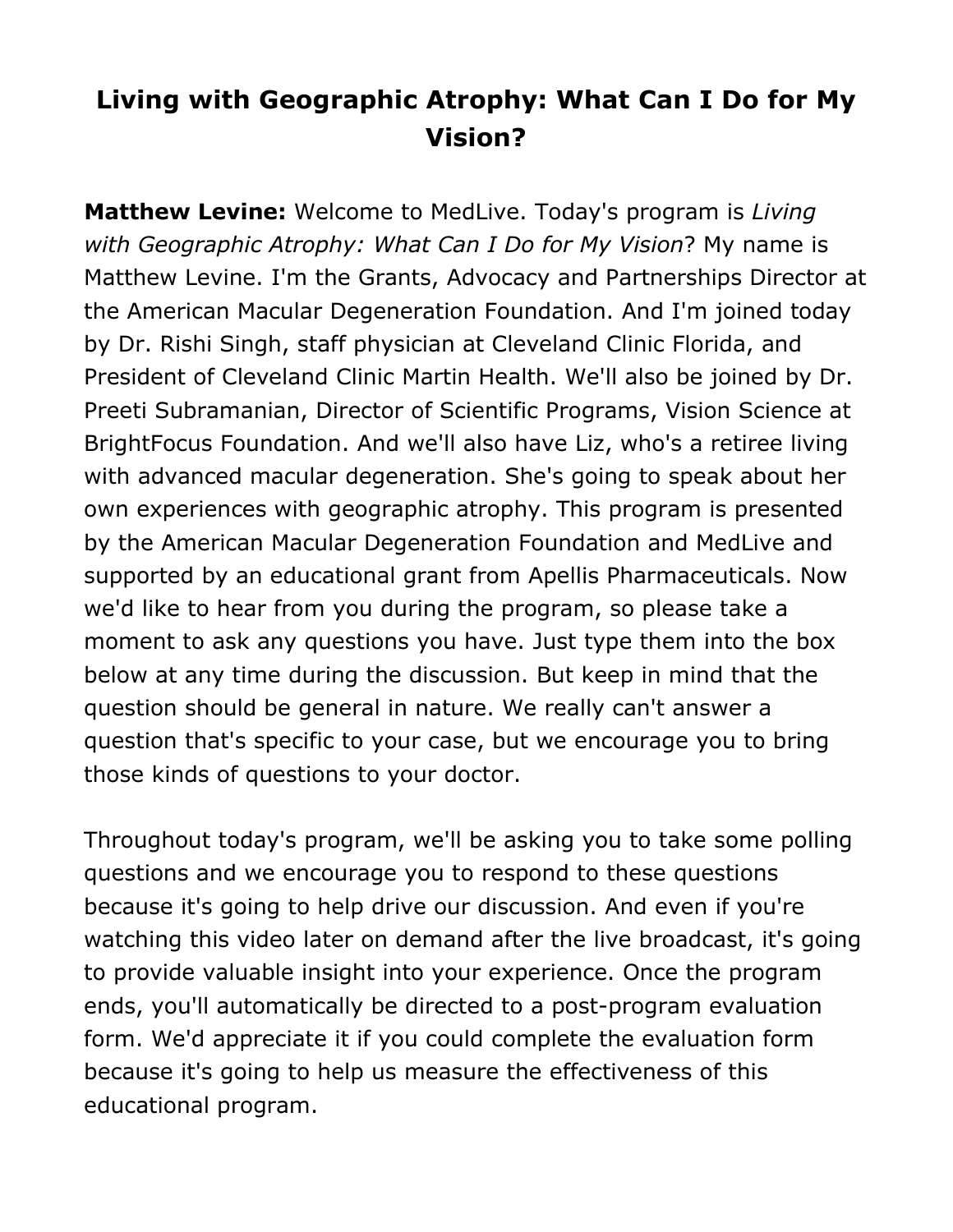Now, we're going to be covering a lot of territory today, and some of it might be new to you. If you feel that a topic is passing by too quickly, it's difficult to absorb the information, don't worry, you're going to have several options: One, all of these presentation slides are available for download. *[00:02:00]* So just go to the event resources section of the player located under this video box and you can download them. You'll also be able to rewatch the program and we're going to send you an email when that's available. And finally, a transcript of the program is going to be made available maybe towards the end of the month, and you'll be able to find that in the event resources section. We'll send you an email about that.

Here are our financial disclosures. Okay. Now, in today's program, we're going to talk about geographic atrophy in section one. In section two, we'll talk about emerging treatments for geographic atrophy. And then finally, we're going to have a discussion about working with your doctor for the best possible outcomes. So the first section today is just getting to know what geographic atrophy is. And to help us start going, let's start with an audience poll, as I mentioned before. Here's the first poll: What best describes geographic atrophy in relation to macular degeneration? Is it a subclinical stage of AMD with changes in dark adaptation? That's choice A. B is an early stage of macular degeneration with no symptoms C. an intermediate stage of macular degeneration. D. A late stage of macular degeneration that includes vision loss or E. Maybe you're unsure. Just submit your polling answers below. And while we're sort of collecting them, let's meet Liz right away. Maybe, Liz, you could tell us a little bit about what stage of macular degeneration you're in and what your vision is like these days.

**Liz:** Well, thank you. Actually, I have got advanced macular degeneration. I've got it in both eyes and both forms.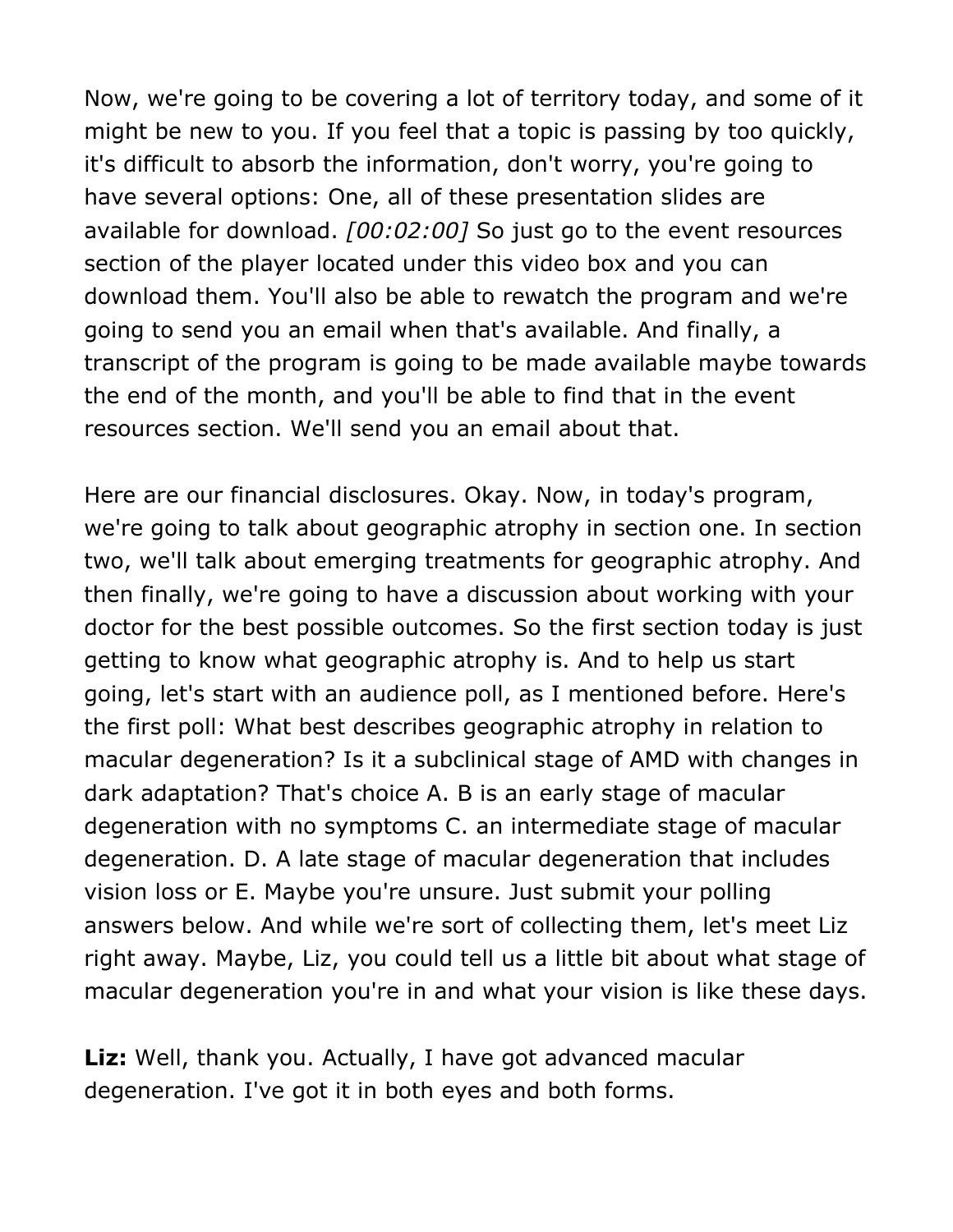*[00:04:00]* One eye is just GA, the other eye is GA and wet. But thanks to the anti-VEGF treatments that I've been getting, my eyesight in that eye is still pretty good, and it's what's helping me lead my life. All of this is thanks to a wakeup call, a heads up I had from my mother, cousin of my mother's, in my early forties, so I kept really close track of what was going on from my mid-fifties when I knew it might start. Read a lot. Asked a lot.

**Matthew Levine:** Thank you very much. All right. We're going to speak to Liz a lot more about her experience a little bit later on. But just so you know in the audience, that the correct answer: geographic atrophy is a late stage of macular degeneration that includes vision loss. In fact: Geographic atrophy is a late stage of the dry form of macular degeneration, and it's really important to know about it because it really affects a huge portion of our lives, if we develop it. It affects driving, reading, household activities, social activities, your ability to conduct your finances and even your emotional well-being. If you look at the slide that we have up here, the statistics are pretty significant. Geographic atrophy actually accounts for about 20% of all legal blindness caused by macular degeneration worldwide, and it's driven 70% by the genes that you inherit and 30% about by the aging process and other environmental stressors like smoking, poor nutrition. Nearly one in five patients with macular degeneration will progress to geographic atrophy within two years of their diagnosis. And about two in five patients with wet macular degeneration develop geographic atrophy. That's what we want you to understand. The progression of geographic atrophy is constant and it's irreversible at this time.

There are no treatments currently available, but the good news is that there are treatments to slow geographic atrophy, progression that are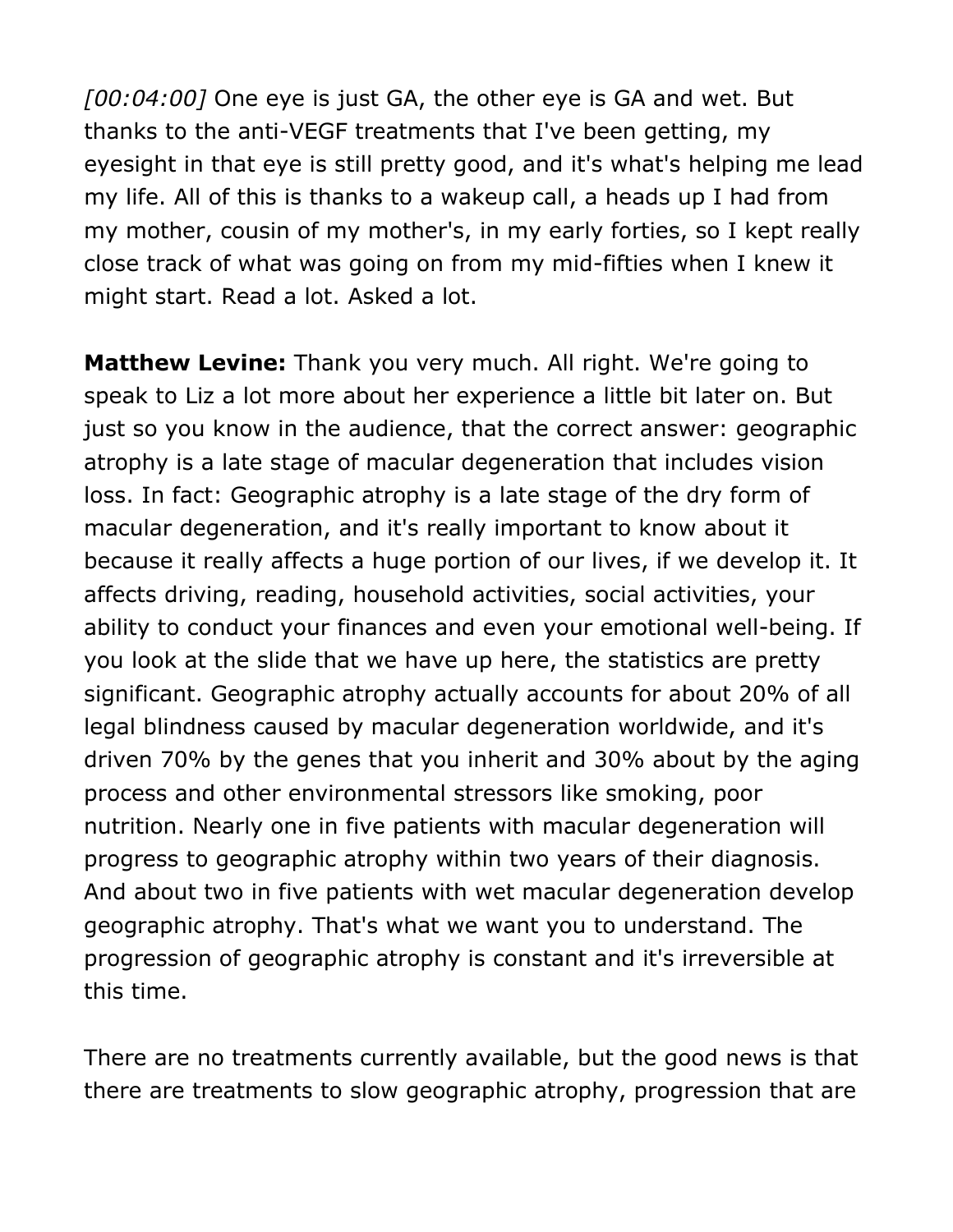in late stage clinical trials. So let's turn this over now to Dr. Singh to learn a little bit more.

**Dr. Singh:** *[00:06:19]* Thank you, Matthew. I see we have a lot of really intelligent viewers today. You guys got the question right from the pulse. I'm impressed already. Well, I'll talk about the stages of macular degeneration. First, we start off with dry macular degeneration. And this is one we've known about that's been very, very common, sometimes unseen in our population, because patients don't necessarily have vision symptoms at this stage. It's classified as either early or intermediate. And the hallmark of this is these yellowy deposits on the retina. They're called drusen. There are signs of cholesterol deposits in the retina. It doesn't mean you have high cholesterol. It just means you have a dysfunction in your retina where you're accumulating cholesterol within it. You can then progress to one of two stages: either the dry form or the non neovascular form of the disease, or the wet form and the neovascular form of the disease. The dry form is where you have patches and areas of atrophy, dead cells within the center of the vision, while in the neovascular form, you have blood vessels that form and those blood vessels leak and cause bleeding within the retina and cause distortion in the retina. And this is treatable at this given stage with injections of medications into the eyes that have been around for the past 15 years. These are the two stages that we typically see in patients within our population. And we'll focus our talk today on geographic atrophy because that's the topic at hand here. But this is really where you have a loss of the photoreceptors and loss of the retinal pigment epithelial cells. In the center of this picture here, you can see a yellowy spot: that's an area of thin retina where the area has become atrophic or has a loss of tissue there.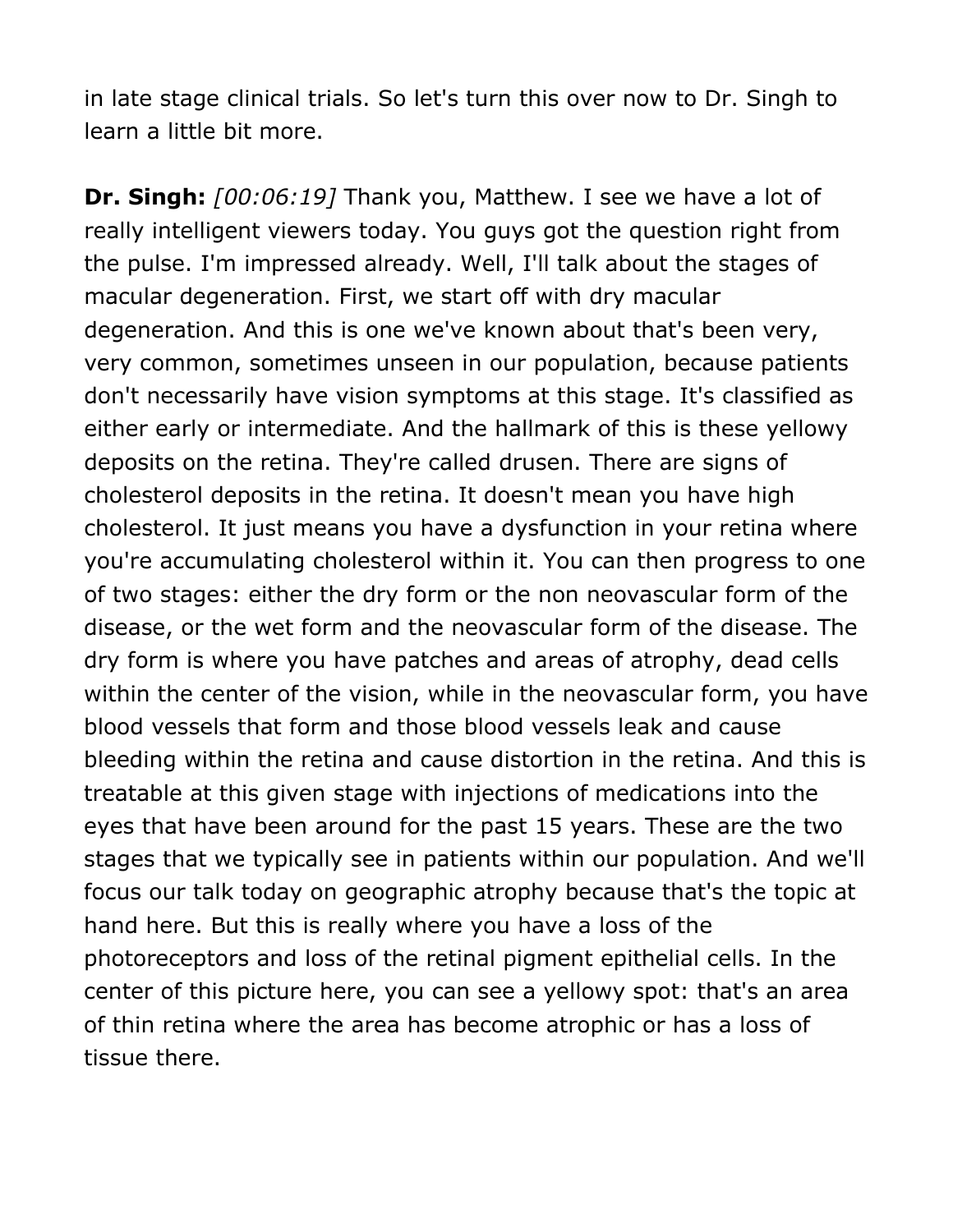**Dr. Singh:** And it's important to remember, as I just showed you in the last slide, that while there's two forms or flavors of macular degeneration, you can have a little bit of each in each eye. *[00:08:02]* So it's not always that you have one flavor and one eye and one flavor in the other eye. You can have a little bit of both, unfortunately, in each eye, and therefore you need to be monitored for both as it progresses over time. There's a spectrum of vision changes associated with these conditions. Early on, the biggest complaint that patients will talk about is impaired night vision. It's actually, the term is loss of dark adaptation, but essentially it's the inability to see in dimly lit rooms and navigating them in the rooms, as it's the first complaint of many of the patients with these conditions. In addition, when the disease is latent stages, either the dry or the wet form, you can develop distortion, blurring or inability to see centrally. You may miss faces or food on your plate as an example of the vision impairment that you'd end up seeing within this condition.

Who is at risk for a geographic atrophy? There are a variety of different risk factors that have been established. First and foremost, genetics and family history play a large role in this condition. We know that older adults, Caucasian adults, who smoke are at the biggest risk also of developing this condition over time. Those with diabetes, obesity and poor nutrition, low intake of omega threes, low intake of green leafy vegetables and doses of fish. Those are all significant risk factors developing this over time. And certainly high blood pressure has been associated with this condition as well.

I'm going to turn it back to Matthew for another polling question.

**Matthew Levine:** All right. Thank you, Dr. Singh. Let's take another poll from the audience. How long after you or your loved one's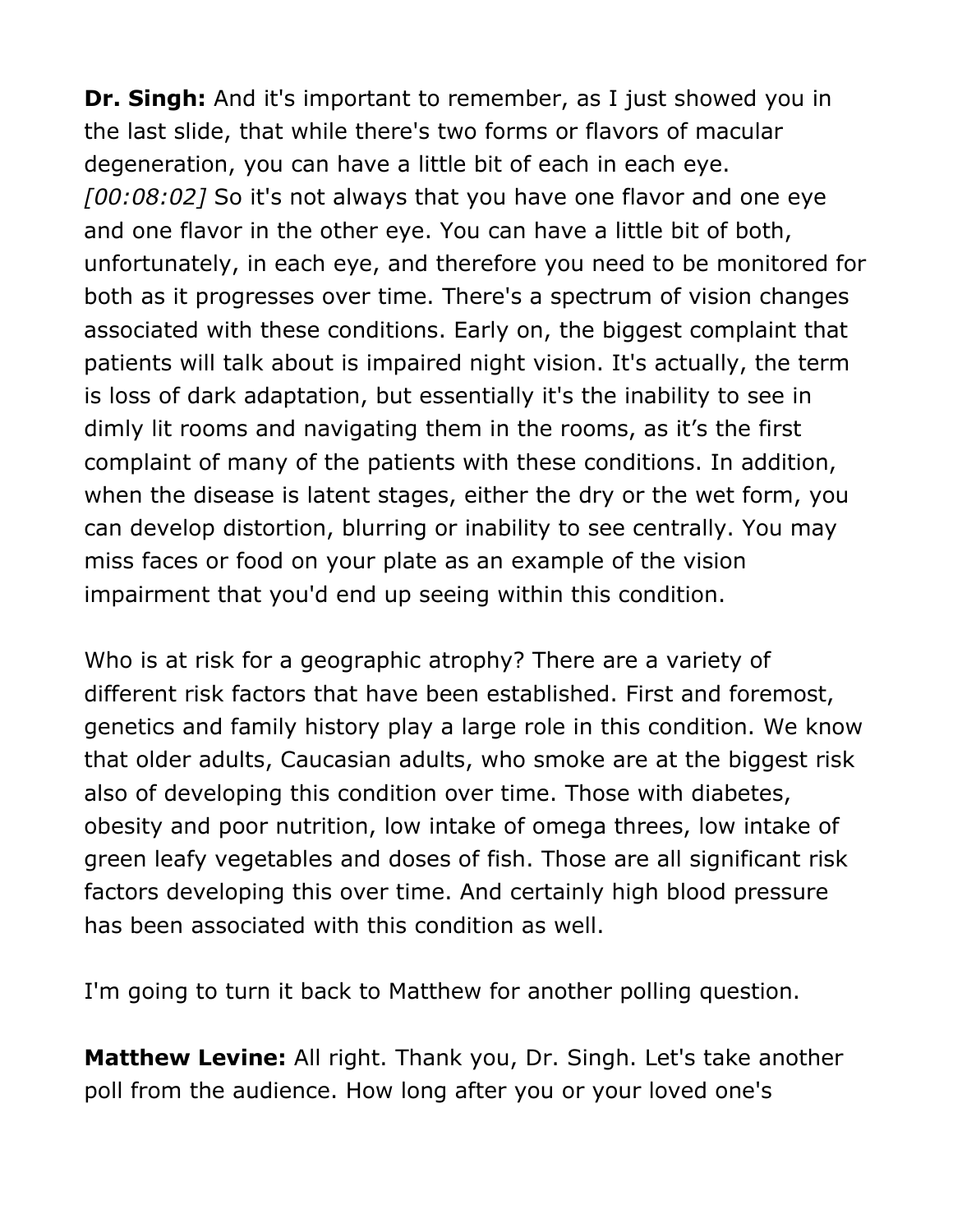diagnosis with macular degeneration did you receive a diagnosis with geographic atrophy? Select your answer and click submit below.

Is it A. Less than a year B 1 to 2 years C. 3 to 5 years. D. Six years to ten years. E. More than ten years. F. I've got macular degeneration, but I do not have geographic atrophy or G. I don't or my loved one doesn't have macular degeneration or geographic atrophy. *[00:10:16]* Now as we are waiting for the answers to come in, we're going to see a little video clip of another patient who has geographic atrophy. Her name is Jill.

**Jill (interview clip):** The history on the geographic atrophy diagnosis is rather strange. Nobody in the medical field ever used the words geographic atrophy to me. And I had to call my doctor's office and ask. And the reply at the time was, well, of course you have geographic atrophy, you have wet and dry macular degeneration. Dry macular degeneration leads to geographic atrophy. So I had never been told by the multiple providers, of that diagnosis until I specifically questioned it.

**Joe (interview clip):** So just to clarify, this was Jill's third macular degeneration-- or third macular physician--that she had seen and was being treated for her wet and dry macular degeneration. And that was the physician's office that used the words geographic atrophy.

**Jill (interview clip):** I find it very interesting because when I questioned it further with the doctor directly, he was pretty honest with me and said, you know, we don't talk about it because there's nothing we can do about it. I got diagnosed with wet macular degeneration, the only diagnosis I had initially gotten in 2014. It probably was at least four, maybe five years before I even heard the words geographic atrophy.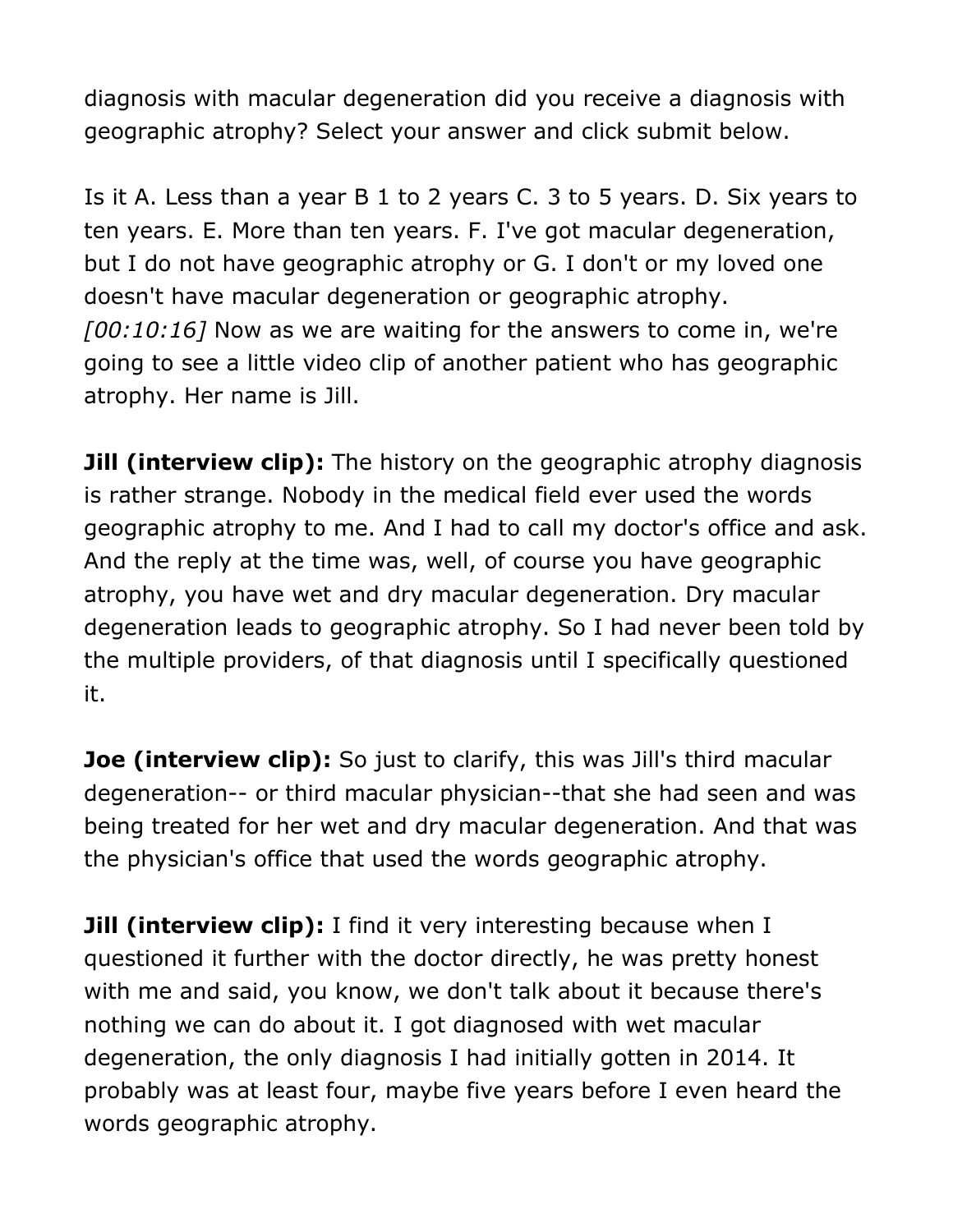**Matthew Levine:** *[00:12:00]* All right. I'm sure that's a little bit eye opening for some of you, because the difficulty in understanding your diagnosis sometimes becomes apparent when we start talking about geographic atrophy, and we're really about to hear about the importance of early detection from Dr. Singh. But I was hoping that as we get into this discussion, Dr. Singh will also be able to tell us about how early he starts his discussions with his patients on geographic atrophy.

**Dr. Singh:** Yeah. Great, Matthew. Happy to take that on. You just heard this wonderful story from the patient about what we see a lot in our patient populations, that sometimes eye specialists were ignoring this condition because truly there was no treatment. And the good news is that there are treatments that are coming around, which we're going to talk about later.

But first and foremost, early detection matters the most. It's important to get regular eye examinations, to get complete eye examinations with a dilated fundus examination. What does that mean? It means people put drops in your eyes and your pupils get wide and your vision gets blurry for a period of time, usually 3 to 4 hours. That's the best examination you can get for macular degeneration. You can monitor your vision at home through an Amsler grid or grid paper that they typically hand out at the doctor's office. This is a sensitive way of detecting if there's changes; wavy, blurry or distorted lines in your vision, that's a sign you might have advancing forms of macular degeneration. Certainly we talk about making lifestyle changes, making sure that that we reduce the risk of progression by stopping smoking or taking a diet full of green leafy vegetables or being on an eye vitamin that may help prevent the progression of the disease in the first place. However, the treatments for geographic atrophy are still in development, as I mentioned, and early detection is the most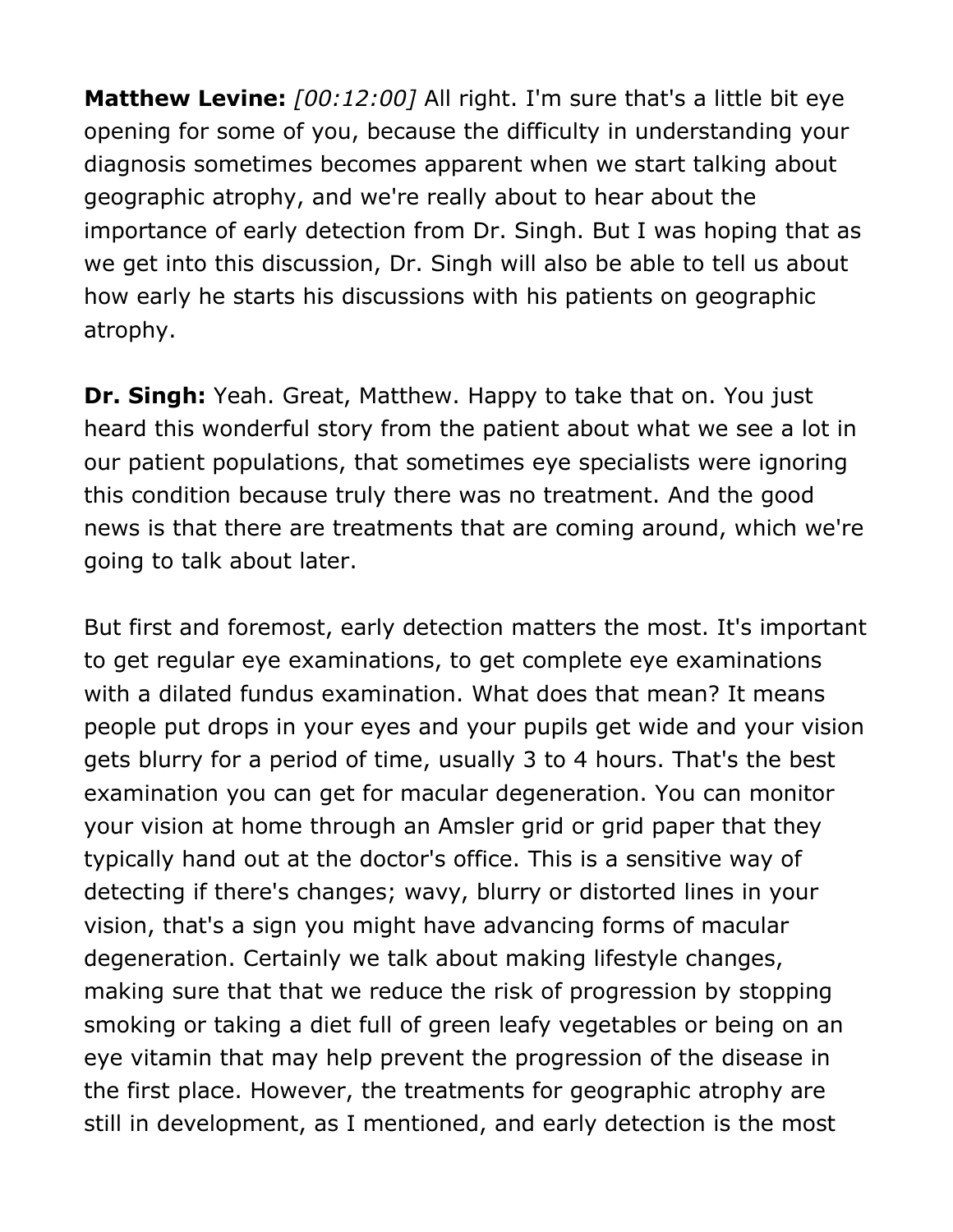significant event to preserving vision and prolong the quality of life in our patients.

**Matthew Levine:** *[00:14:05]* Thank you, Dr. Singh. So everyone knows, the majority of people in the audience answered that they have macular degeneration, but they don't have geographic atrophy, which might be a reason that they're tuning in today. All right. We're going to move on to the next section, which really talks about emerging treatments for geographic atrophy. And I'd like to bring on Dr. Preeti Subramaniam to talk about that.

**Dr. Subramanian:** Thank you, Matthew. So this slide lists some of the ongoing research in GA. GA is primarily driven by an immune response which is mediated by the complement system, and we'll talk about it later. So learning why our immune system contribute to AMD and understanding the mechanism that may lead to new and promising treatments. That is, new research for lifestyle intervention. One area of promising research is understanding how diet can influence the gut microbiome. So the microbiomes are the diverse bacteria that are normally found in the gut or the intestinal tract. And how these microbiomes influence the progression of the disease and particularly how they influence the immune system is an area of research currently. There are innovative approaches using artificial intelligence on retinal images and eye scans to predict the chances of AMD progression from intermediate to advanced form. And this can help identify high risk individuals who can then be recommended for more frequent screening and earlier treatment, which Dr. Singh mentioned is really key for GA. *[00:16:00]* And studies are underway to identify new genetic risk factors, so with increased knowledge it's going to lead to new GA treatments. And with that, I'll pass it back to you, Matthew.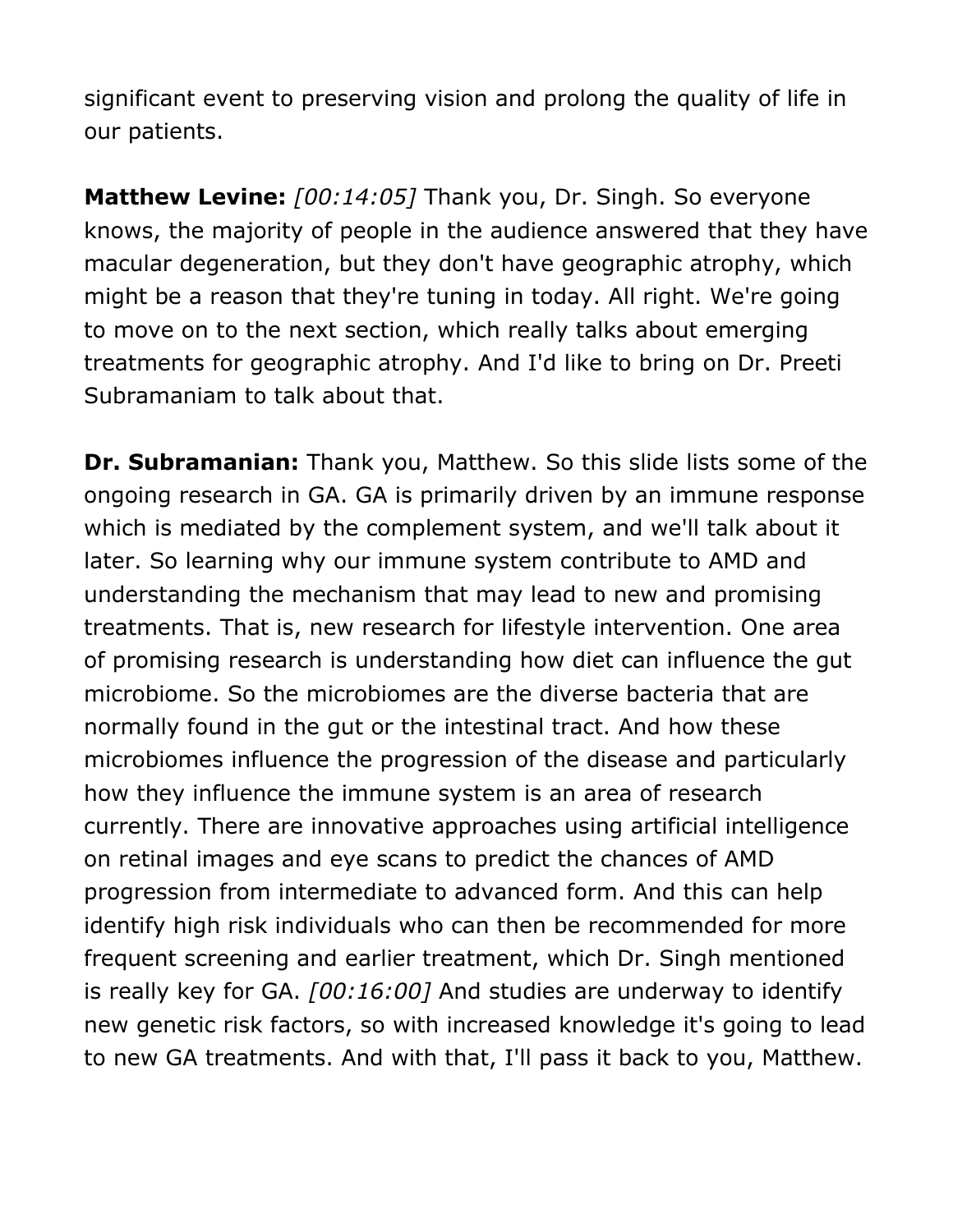**Matthew Levine:** Thank you very much. Before we really start to continue on and focus on some promising treatments that are imminent, hopefully--let's have another quick poll of the audience. Which part of the human immune system is a target for treatments now being tested in geographic atrophy? Is it A. Antibodies B. Complement. C. White blood cells. D.You're unsure. Just submit your answers below. And while they're coming in, maybe Dr. Subramanian could talk to us a little bit about the one term here that I think might be new to people. You probably heard about antibodies and white blood cells, but complement. You've already mentioned it once. Can you describe that a little bit more, Dr. Subramanian?

**Dr. Subramanian:** Yeah, you can think about the complement system as a first line of defense in our body and also in the eyes. It's always active and it's available to quickly respond to any kind of injury or insult. So any time it detects something as wrong, the complements would alert the immune system to respond. And then what happens in case of geographic atrophy, or GA, is that the complement system is in a hyperactive mode. So there's a lot more of it and too much of the complement is bad.

**Matthew Levine:** All right. Thank you very much. So the audience is a little unsure. Their answer has been D. The correct answer is B. complement, which we've just been talking about. And perhaps, Dr. Subramanian, you just continue on and talk about the role of complement in the progression of geographic atrophy and how it develops.

**Dr. Subramanian:** *[00:18:00]* Yes. So oxidative stress, as you see here, is a naturally occurring process with aging, and it's also accelerated by smoking and poor nutrition conditions. And under oxidative stress, what happens is that accumulation of drusen, which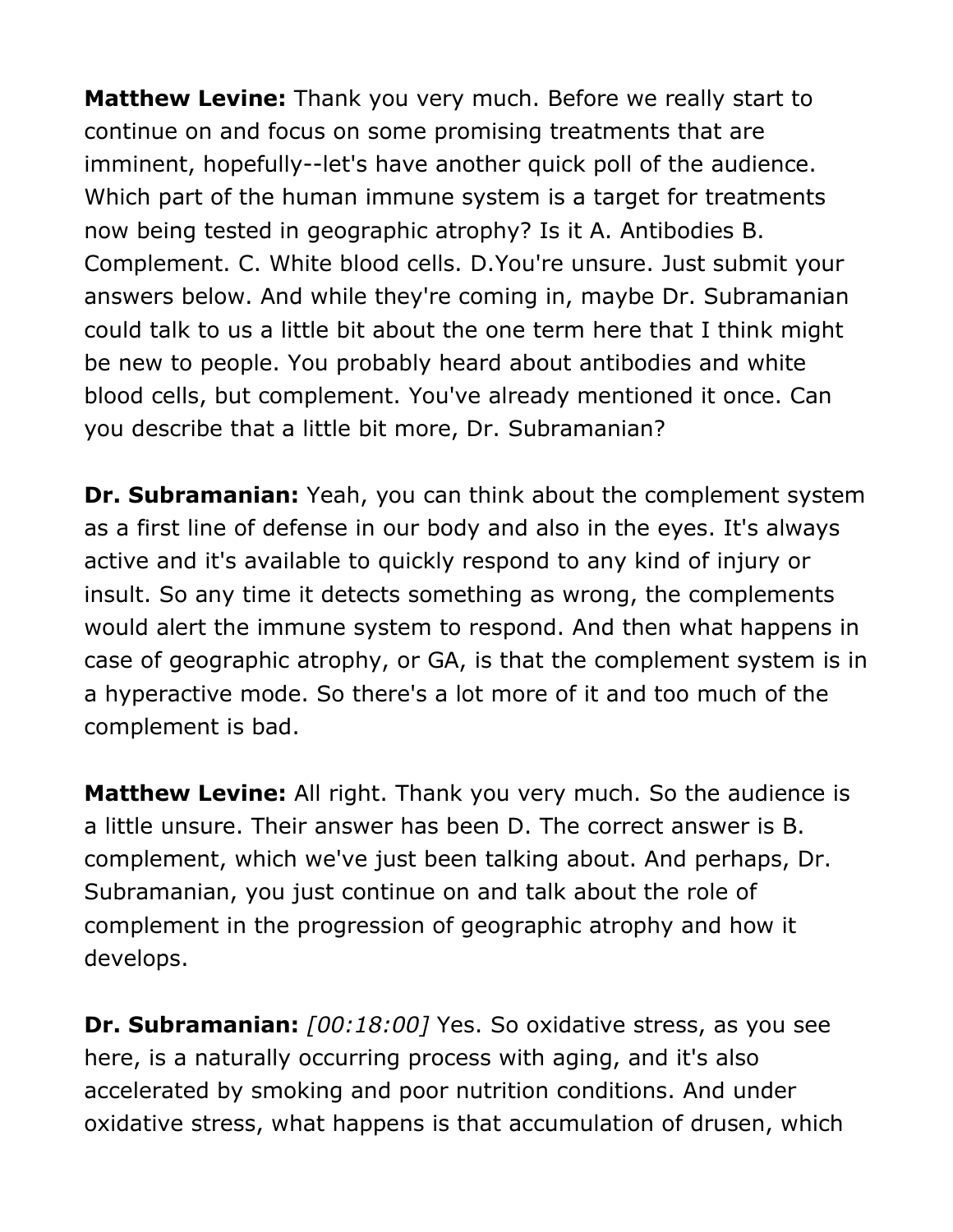are the yellow deposits that are at the back of the eye. And these drusen can eventually lead to cell death of the retinal pigment epithelium cells that are lost, and form the patchy area. So the loss of these RPE cells or retinal pigment epithelium cells activate the immune system, particularly the complement system, and the hyperactive complement system can cause inflammation and contribute to the disease progression and development too. So there is more and more evidence accumulating that the complements play a significant role in the development of the disease, and trying to inhibit the complement may actually play out to be a good strategy for treatment of GA. And with that, I will pass it on to Dr. Singh, who will talk more about that.

**Dr. Singh:** Thank you, Dr. Subramanian. That's a good setup for me to talk about some of the newer drugs that are in clinical trials, which really are changing the way we can attack this disease in many ways. And you talked about complement and this complement system being dysregulated, potentially as a source of geographic atrophy. And there's a drug called pegcetacoplan, which is now being investigated for the inhibition of complement through an eye injection or an intravitreal injection into people's eyes. This drug has shown a significant reduction in progression of geographic atrophy, almost 22% within the clinical trials. And this improvement was seen to 18 months. And we're soon to have two-year data at the end of this year, which I think will elucidate what the benefits may be of this condition.

*[00:20:00]* In addition, we have other drugs within clinical studies, again, looking at the complement system and really attacking it in many ways. This is avacincaptad pegol. This is a drug that is actually currently in clinical trials showing a very similar reduction in geographic atrophy growth, of 27 to 28% improvement seen across 12 months. Again, this is still an eye injection delivered within the office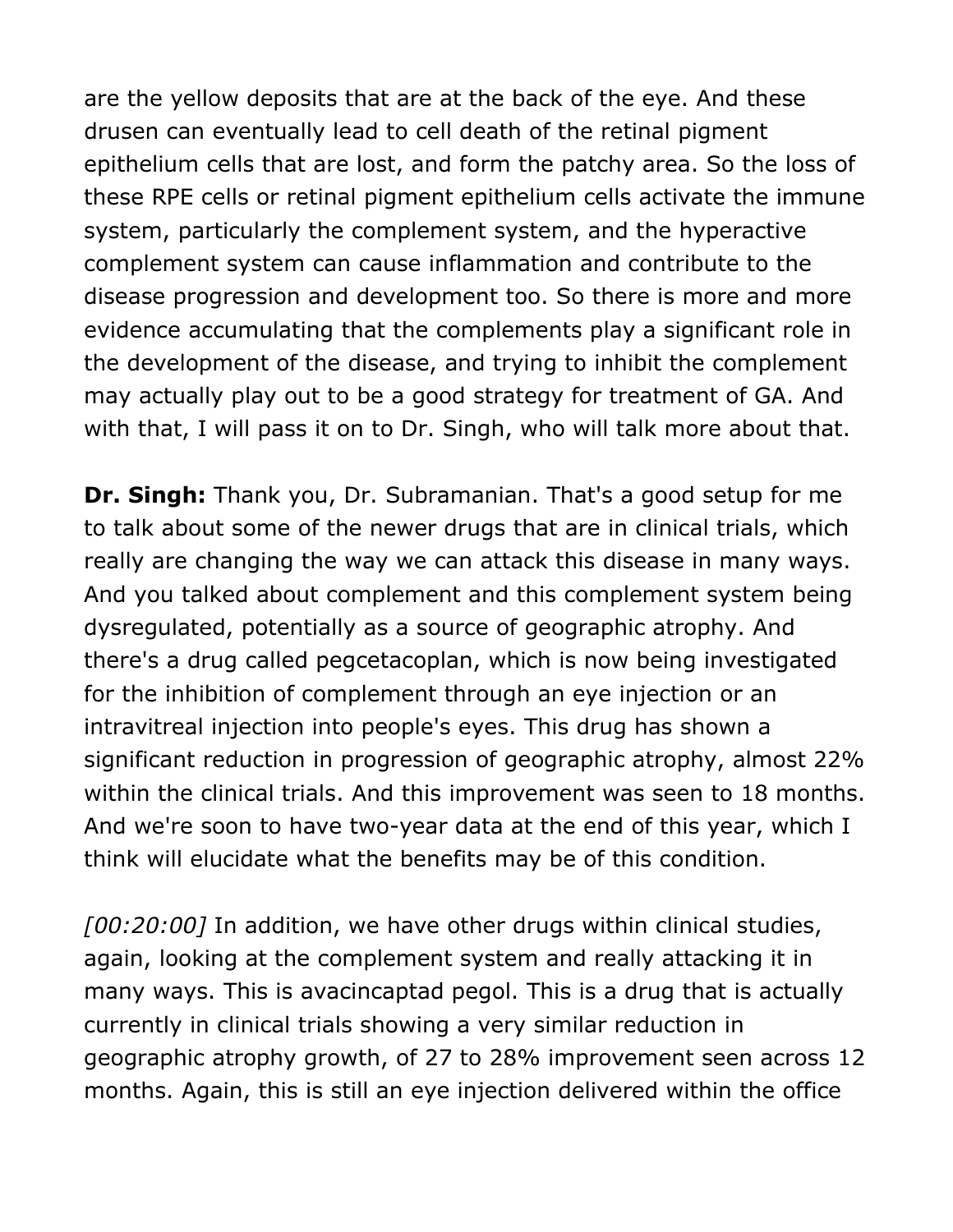under aseptic technique for a patient, and it's given every one or every other month in order to see a response to treatment.

And finally, just to be clear, there's a lot of different approaches going on right now to this treatment. And this is some of the schematic cartoon that shows you where those injections are being given, either into the vitreous cavity and the back of the eye under the retina, subretinal injections, or potentially suprachoroidal injections. This is a small space in the front of the eye which communicates to the back of the eye. This is a way of delivering drug in a very elegant fashion to a spot in the eye that might be benefited from this condition. So I'm going to turn it back over to Matthew for the question and answer portion.

**Matthew Levine:** Thanks, Dr. Singh. So as you can see, there's some pretty interesting and promising treatments that are already in clinical trials. And let's talk about clinical trials for a second. How would you rate your interest or willingness to participate in a clinical trial for geographic atrophy treatment? Again, just select your answer and click submit. And as we're waiting for the audience answers to come in, let's ask Liz how she might answer this question and why.

**Liz:** I was just saying that I have to be really careful because I live alone and I've got both conditions in both eyes. And so I have to think very carefully about what the effect might be while they're doing it, and particularly what might happen if there's any kind of negative effects afterwards. Because as I say, I am in my own, but I really, I really value that work. *[00:22:00]* And if I could get involved in one, I absolutely would.

**Matthew Levine:** All right. Thank you very much. Let's see what the audience answered: C. they're somewhat interested and willing. So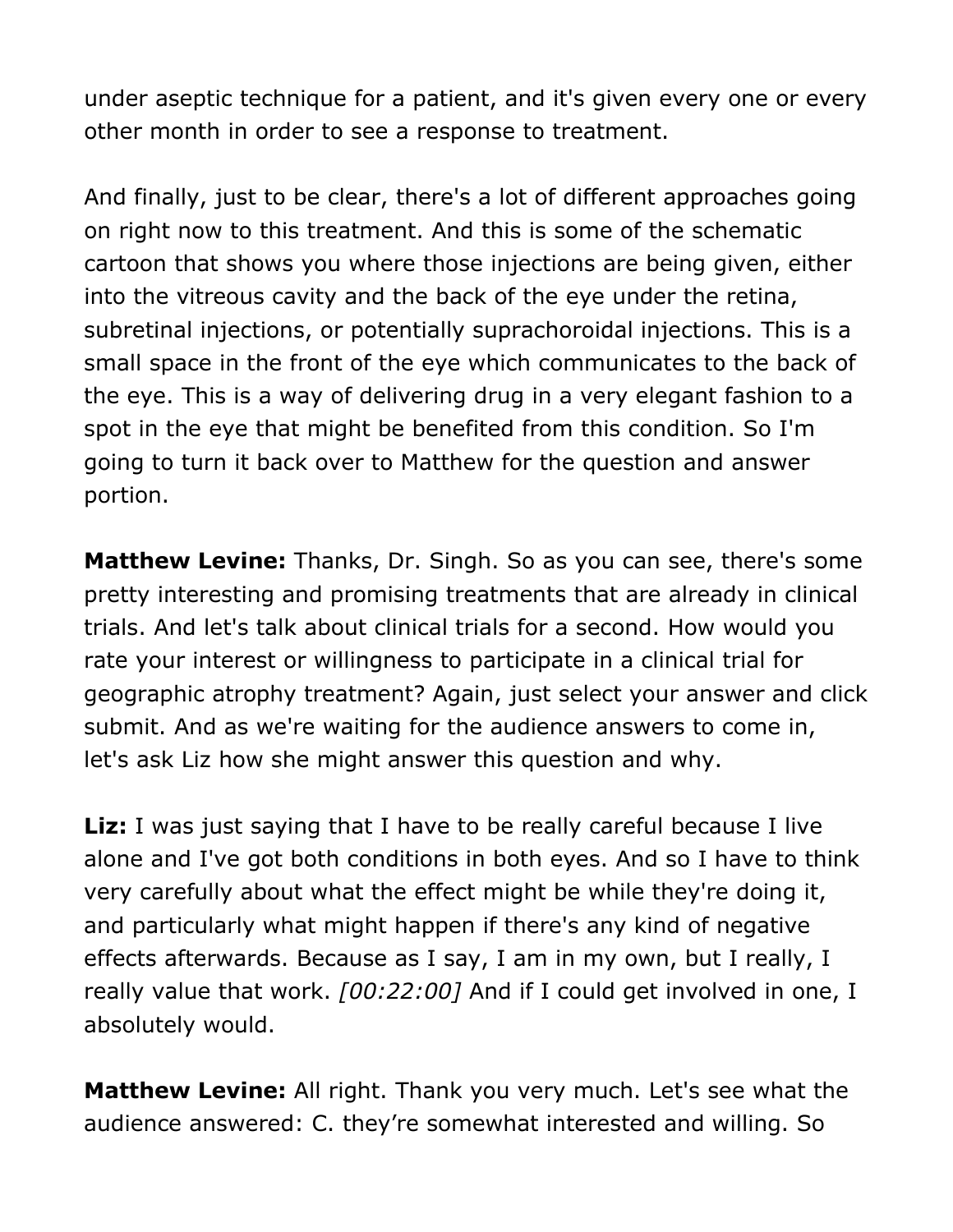we're going to get a little bit more information on that in one moment. Here's a slide that'll tell you where to go for more information. But before you get worried about trying to write all this information down, I just want to remind you that this deck is available for download. Again, it's at the bottom of the user interface and you can download it and then you'll be able to click on those links and go directly to these sources of information. So in case you want to learn a little bit more about participating in a clinical trial, we've already created a program that you could watch on demand, and that's the MedLive program. But there's also a website, clinicaltrials.gov, that lists all the clinical trials that are open or underway. Some people find that quite confusing. But BrightFocus, the organization that Dr. Subramanian works at, has their own version of an interface for people interested in clinical trials. And many people think that that's a much more elegant and clearer way to figure it out for themselves. So we encourage you, once again, download the slides, investigate this if you want to learn more about clinical trials.

All right. We're going to move on now and we're going to start talking about working with your eye doctor toward the best possible outcome. Maybe, Dr. Singh, you can start us off by talking about when and how often people should have their eyes checked in the first place.

**Dr. Singh:** Thank you. Happy to talk about that. Vision screening is something that we recommend for many of our patients, depending on your age, and at the age of 40, everyone should have at least one comprehensive eye examination. *[00:24:00]* Think of it as your midlife crisis eye examination for those who are who are in that age group.

And then from the age of 40 to 64, you should have eye exams starting every year or every two years, depending on whether you have a family history of a condition or whether you have some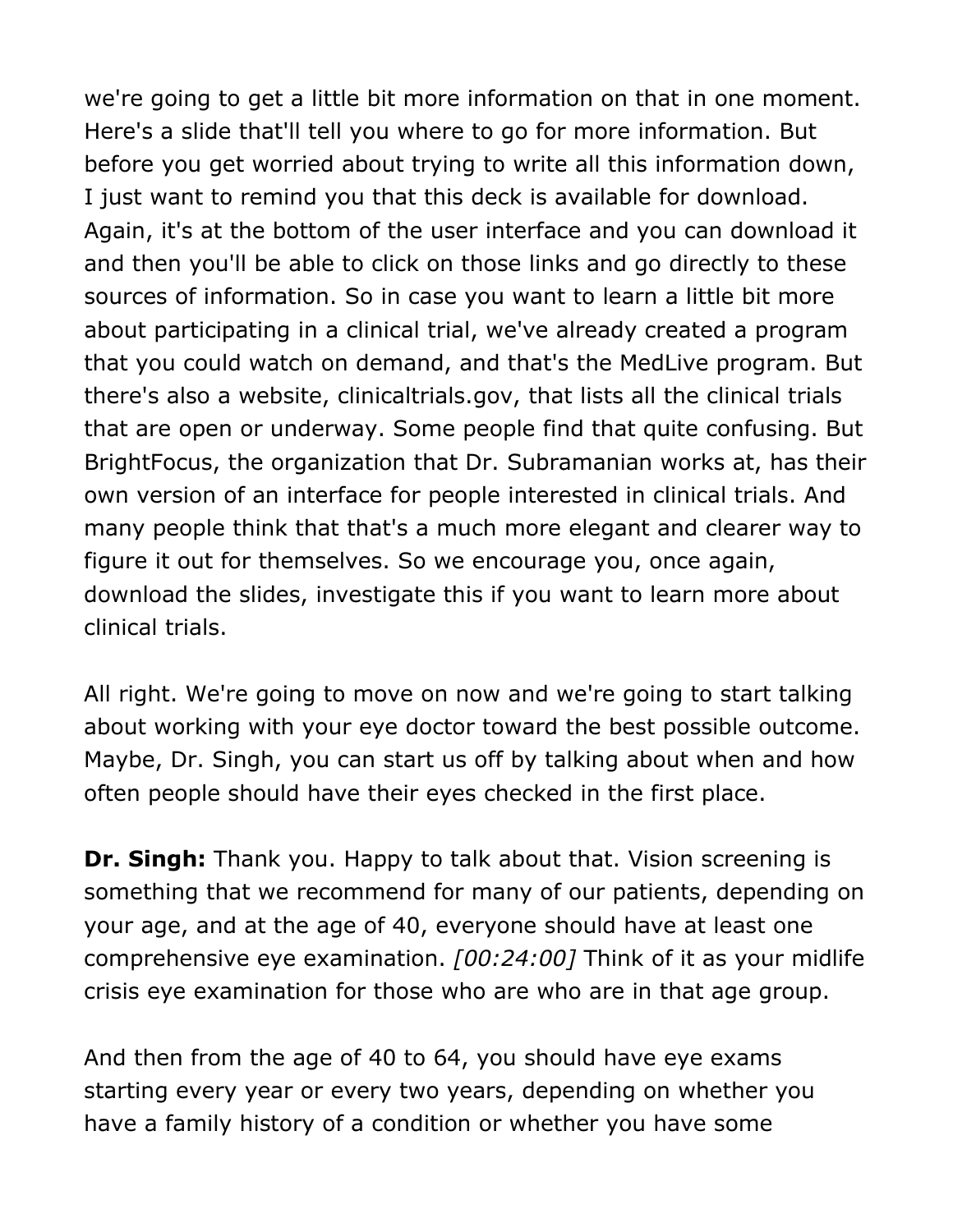predilection to having it when you had that examination, if they found something that'd be worth following in the subsequent years to follow. But for the vast majority of people, they need to, at the age of 65, have a comprehensive eye examination once a year. And that's really to eliminate the likelihood of the most common reasons for vision loss: diabetes, glaucoma, cataracts and also macular degeneration. Macular degeneration still ranks as the number one leading cause of blindness in the United States. And so therefore, finding it early, detecting it early, providing supplemental support, whether it be vitamins or whether it be other therapies, is of critical importance to preserve vision.

**Matthew Levine:** Right. I just wanted to point out, thank you, Dr. Singh, that patients who have a high risk of macular degeneration should follow up maybe more often than others at intervals that's determined by between them and their primary eye care specialist. Now, this point is not one that you're probably going to find as a standard recommendation from one of the medical practice associations. But it's something that we at the American Macular Degeneration Foundation have kind of put together based on what we understand about the progression of the disease and what doctors are telling us. Dr. Singh, is this kind of close to what you practice with your patients?

**Dr. Singh:** Absolutely. I think that this is where we really have to use the art of medicine. And this is sort of a way of putting together a lot of different recommendations from various societies together.

**Matthew Levine:** All right. Thank you. All right. We're going to move on. And Dr. Singh, I think you can continue to talk about testing and monitoring.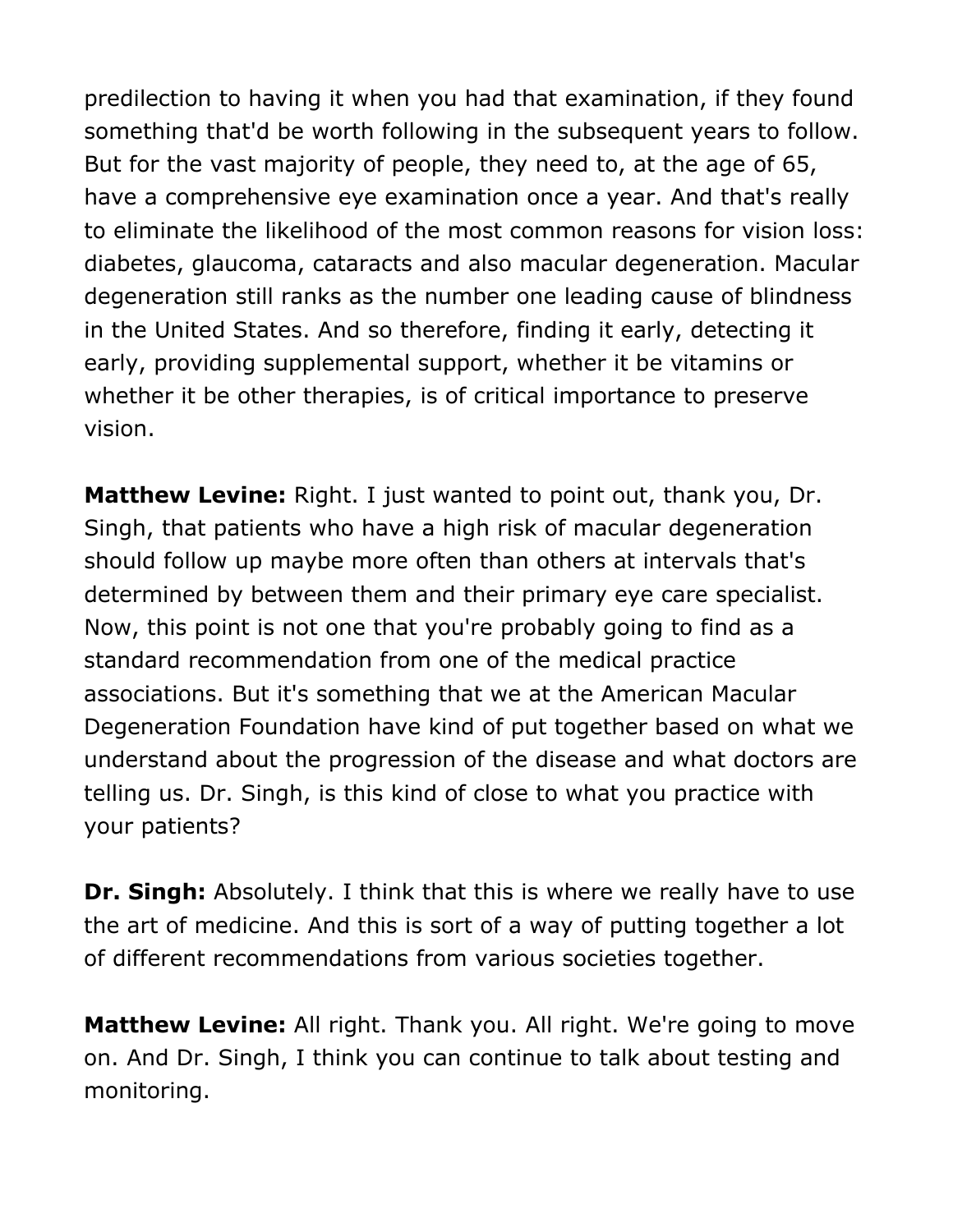**Dr. Singh:** Yeah. So, you know, when we do testing in the office, we talked about some of the testing we did, but just to be clear, a dilated eye examination with eye drops to make sure pupils dilated for 3 to 4 hours is the best test you can have.

*[00:26:00]* Retinal imaging is a good alternative and certainly a good substitute sometimes for helping the eye examination along. Retinal photographs look at progression. As you can see on the far right side, those orangey pictures of the retina are helpful to follow. We have a newer test called an optical coherence tomography test or OCT. This is using, basically, light that's reflected back from the eye and using it to quantify structures within the eyeball itself. And you can see a gray and white picture right here where you see the patient who has an area of geographic atrophy present in this picture. But this gives you an ultra-structural, high resolution histological section almost of the retina, without actually doing any cutting or any tissue work. Basically just looking in the eye with this machine. And OCT angiography is an iteration on OCT which allows us to look at blood vessel and blood vessel flow in particular. Fluorescein angiography is sort of the gold standard where they take some vegetable dye and inject into your arms. The dye turns yellow and will certainly go into your eye and become fluorescent and then use a camera with an excitation and a barrier filter to look for a fluorescent light that emanates from your eye and that can help map all the blood vessels within your eye. And finally, dark adaptation testing. This is something that's not commonly done, but it's commonly done in those patients who might have a retinal degeneration where they do some dark adaptation testing to see how quickly you adapt to the dark period of time, to see if you might have some other retinal disorder which might require additional therapies and management. You can certainly self-monitor yourself, and I'll have Matthew take over this part of the slide.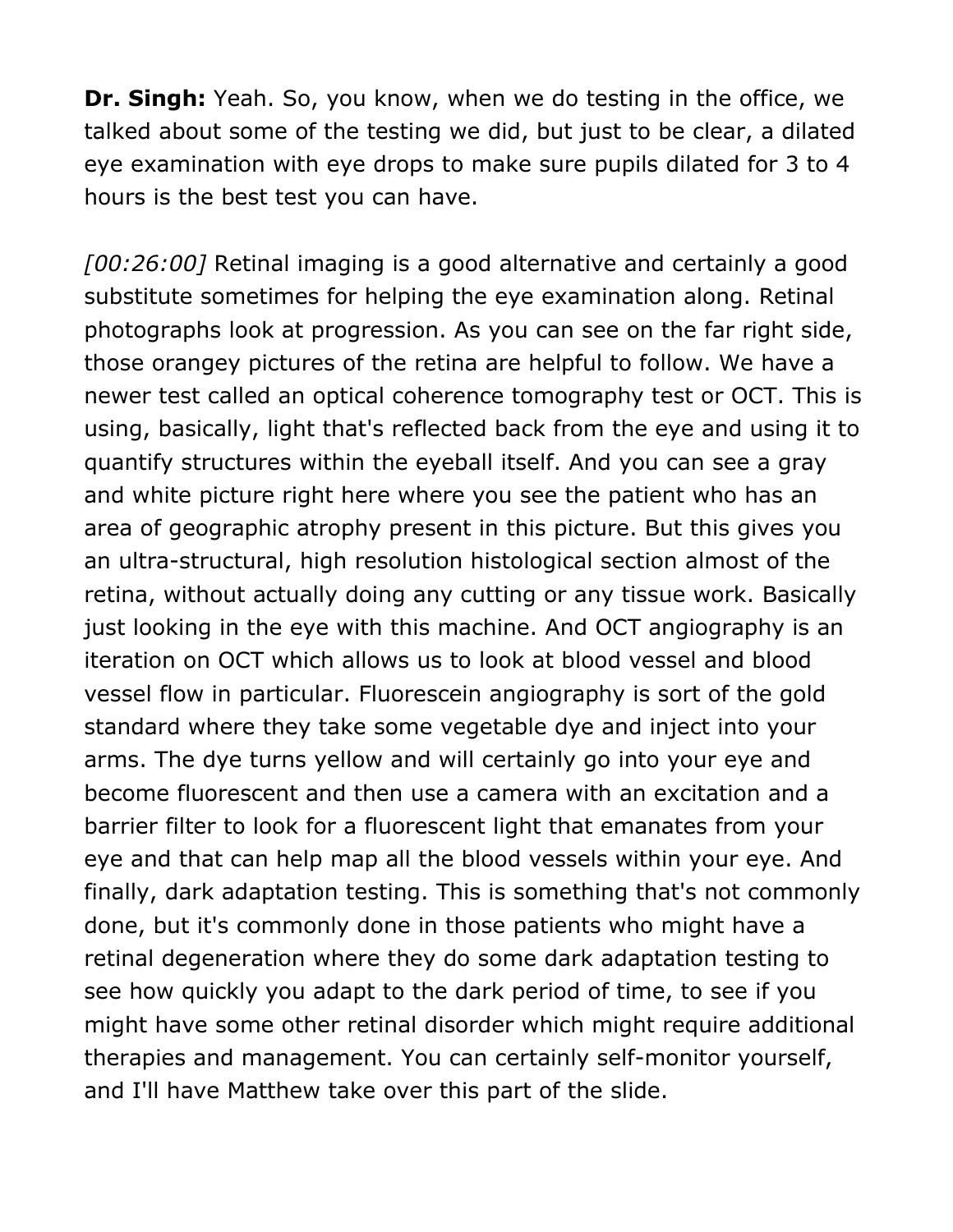**Matthew Levine:** Thanks. You know, when it comes to tracking changes in your vision, the patient also plays a part here. And it's another one of the key messages we want to get across to you as being involved in your own care. And this is one way you can. It's home monitoring as frequently as possible.

You're probably familiar with the Amsler grid. *[00:28:00]* You may have been handed it by a physician. You may have found one online. It's a grid that you use to test for changes in your vision. Now, just to give you this, it's a simple device, but just to give you a sense of how important it could be: We got a letter from someone in our community. This is someone who takes just one minute a day, every day to check his sight with this very simple device. And on two occasions, he noticed changes in his vision that had not been detected by the more elegant forms of vision monitoring that Dr. Singh just described, at his last medical appointment. But he found there was a change, he reported to his doctor, and on two occasions the doctor had him come in immediately for an additional anti-VEGF injection that saved his sight. This gentleman, who's a retired physician, has been doing this for eight years and he's 94 and still driving.

There's another device or tool. It's called the KeepSight Journal. It's something that is not widely known about it. But it takes elements of the Amsler grid and combines it with some game-playing. And it becomes a fun way for people to, becomes a fun way for people to monitor their vision. In fact, it turns out it's so much fun that it's 5 to 7 times more effective at keeping people engaged in monitoring their vision. So it's something that you might want to look at. You can get a copy of it free at macular.org. But a more sophisticated tool that is available is the Foresee Home. You can see it here on the right. It's a desktop mounted device and it involves you in tracking changes in your vision, but it reports changes directly to your doctor's office, at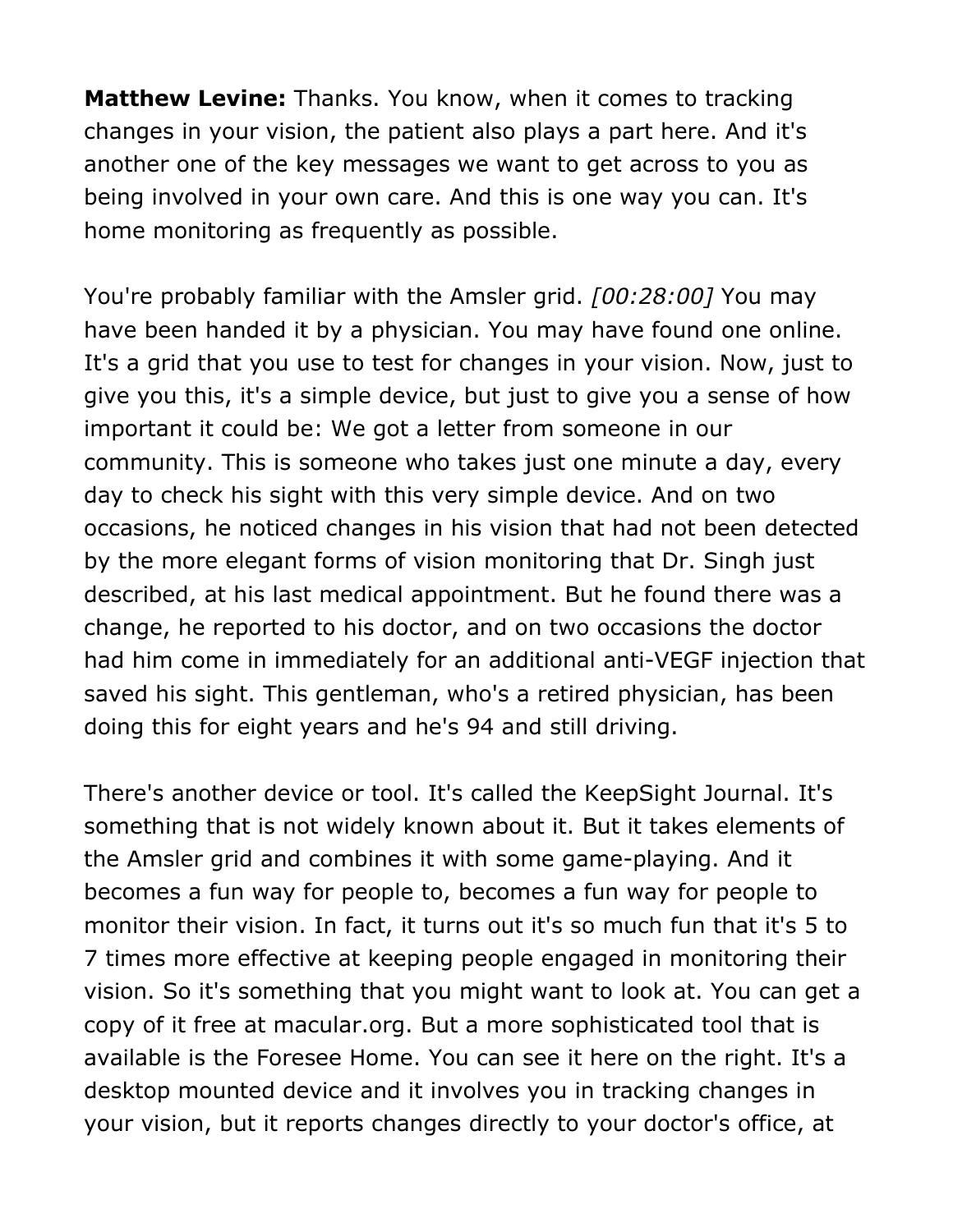which point they can alert you that there might be a change that you need to come in and see someone about right away. *[00:30:00]* This involves a relationship with your doctor, so you need to talk to your doctor about it, whether they offer it, and to see how you might get into the kind of relationship that would involve using this device.

Now, as much as we've been, as much as we've been emphasizing the patient or caregiver's role in managing macular degeneration, being active in your own care, you know, we don't want you to feel that you've got to do this alone. So, in fact, you can think of yourself as being the key player on a whole team that includes several specialists. And many of you probably have engaged some specialists already. Maybe you started out with an optometrist, moved on to an ophthalmologist, and from there to a retina specialist to really deal with your macular degeneration. But there are other eye care specialists that can really help improve the quality of your life. A low vision specialist can deal with lighting conditions and lots of other aspects of vision that affect your ability to get around. And an occupational therapist is someone who can find ways for you to adapt to living with low vision in your physical environment and doing everyday tasks. So if you want to find out more information about low vision specialists and occupational therapists, usually your local blind association or low vision association is a good resource for that.

Okay, let's have another vignette from Jill, along with her husband, to talk about the way that she communicates with her team.

**Jill (interview clip):** I'm very forward with the physicians when it comes to what I want. And I think that's something that a lot of patients are not, that I think they need to learn. It's very important to me to be able to communicate very openly with whatever doctor I was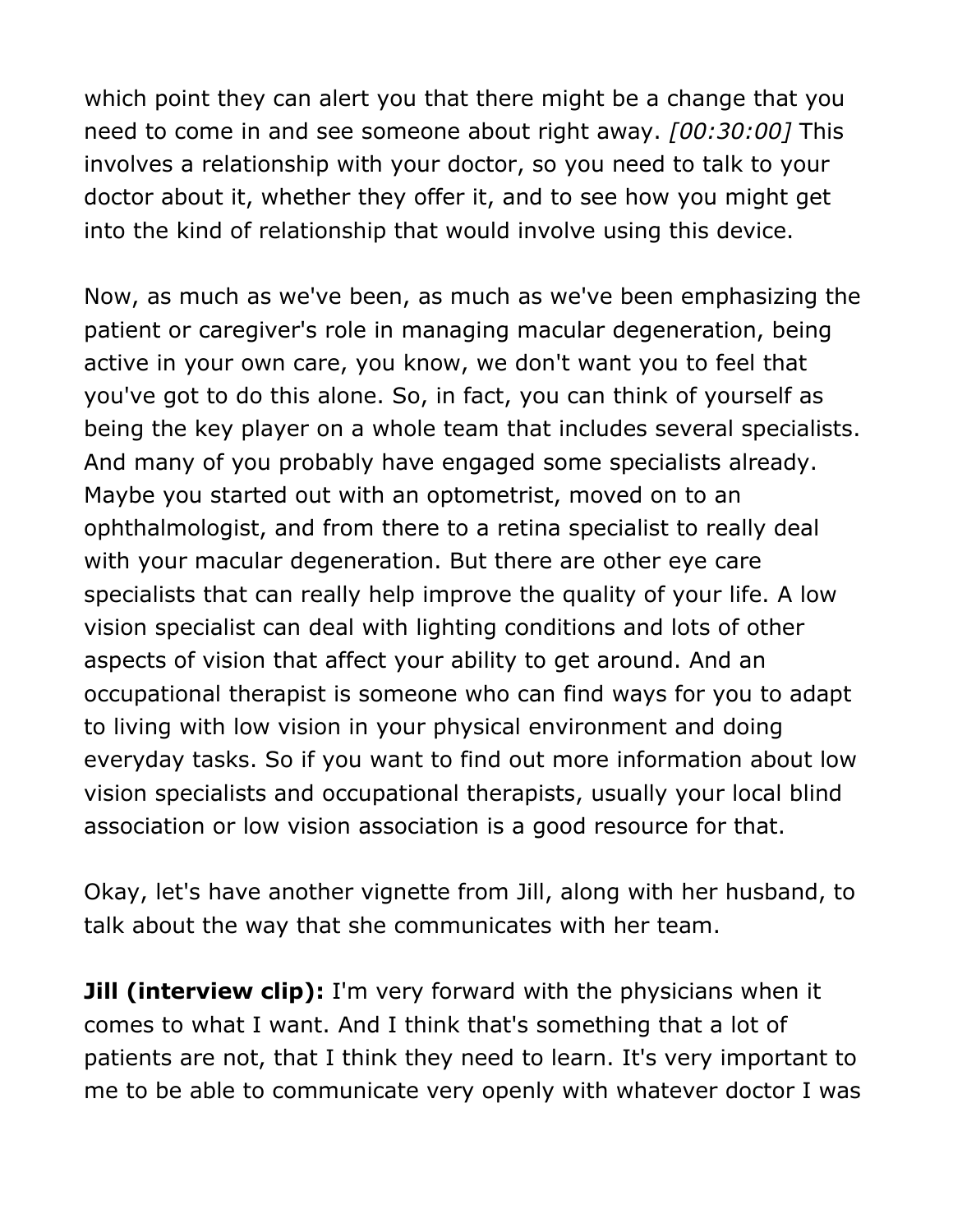seeing. *[00:32:00]* And I currently have that kind of communication with that kind of openness.

**Joe (interview clip):** I think sometimes people don't want to ask the question that they don't want to hear the answer to. And it's important to, I think and in Jill's, Jill's a perfect example of this. She does ask that question she doesn't want to hear the answer to with the follow up: Okay, so now what can we do about it?

**Jill (interview clip):** There's one part of my care team that I very commonly forget, and I think she has given me, other than my husband, she has given me the most support and grounded information. She's my low vision specialist. She has been one of the strongest support systems. Because she's open enough to say, "There's nothing that we can do this time. This is a part of your disease. So let's learn how to adjust to what's going on. And let's try this. Let's do that. Let's do the next thing." Then there's other times where she's like, "Wow, I think if we change your lens, we can get a little bit of perfection here. This looks better. This might help."

**Matthew Levine:** So as you can see, Jill is pretty forceful when it comes to expressing herself. And she also has her husband as an advocate. Now, not everyone has an advocate or is as comfortable as Jill is with that style of communication. So you really shouldn't feel that you have to be like Jill, but you should find a way that suits you when it comes to making sure that your needs and concerns are being heard. Maybe comes down to developing a relationship with someone who can become your advocate, especially when you go for treatments, because sometimes you have to recover from an anti-VEGF injection and you're not really prepared to ask the questions that you might have thought of. Maybe it's just writing down some questions and letting your doctor know in advance that you have this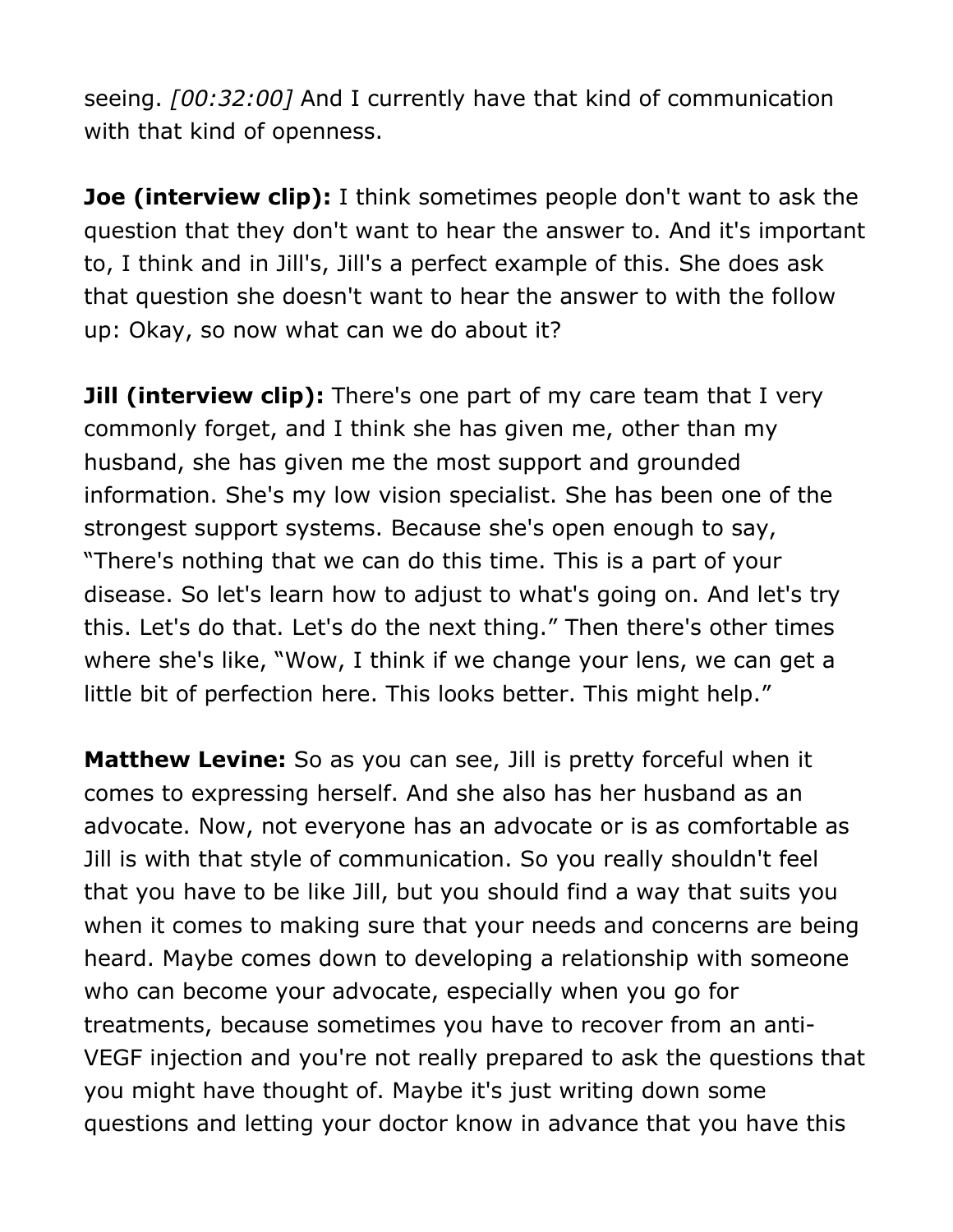list and you want to discuss it. *[00:34:04]* But there are any number of ways of establishing a good baseline for communications.

So, we're going to move on to sort of managing the disease and what you can do about that. And let's poll the audience one more time. What lifestyle choices can you make to slow the progression of macular degeneration to geographic atrophy? Is it: Avoiding nuts. B. Eating fewer green vegetables. C. Avoiding daily red meat. D. Meditating daily or E. You're kind of unsure. So while we are waiting for the audience to answer this, maybe we talk to Liz again about the healthy lifestyle choices that she's made.

Liz: Well, listening to that list, I have to say I try as hard as I can to do them all. And I was lucky enough to be able to start very early on, too, because of that warning I had from my mother's cousin. So I've always tried to follow a good diet. I like to walk. I'm not a good sports person by any means. I wear my sunglasses, I wear my hat, I take the AREDS supplements for my dry and anything I'm asked to do, I do, do. But once you get into the swing of it, it's not as difficult as you might think.

**Matthew Levine:** And I know, Liz, that one thing that you like to emphasize, at least in our conversations, is that people should start making these lifestyle changes earlier rather than later.

**Liz:** Absolutely. And I thought I was expressing that in a very roundabout way, not being too forceful, but it is absolutely critical. It gets you in the habit of doing it and it just becomes part of your life. *[00:36:02]* And also it's basically good for every other aspect of your life. The only thing I haven't done is smoke, but that's because I never liked the taste of it. But I know that is the number one problem for a lot of people getting over it. The good news is, it's never too late and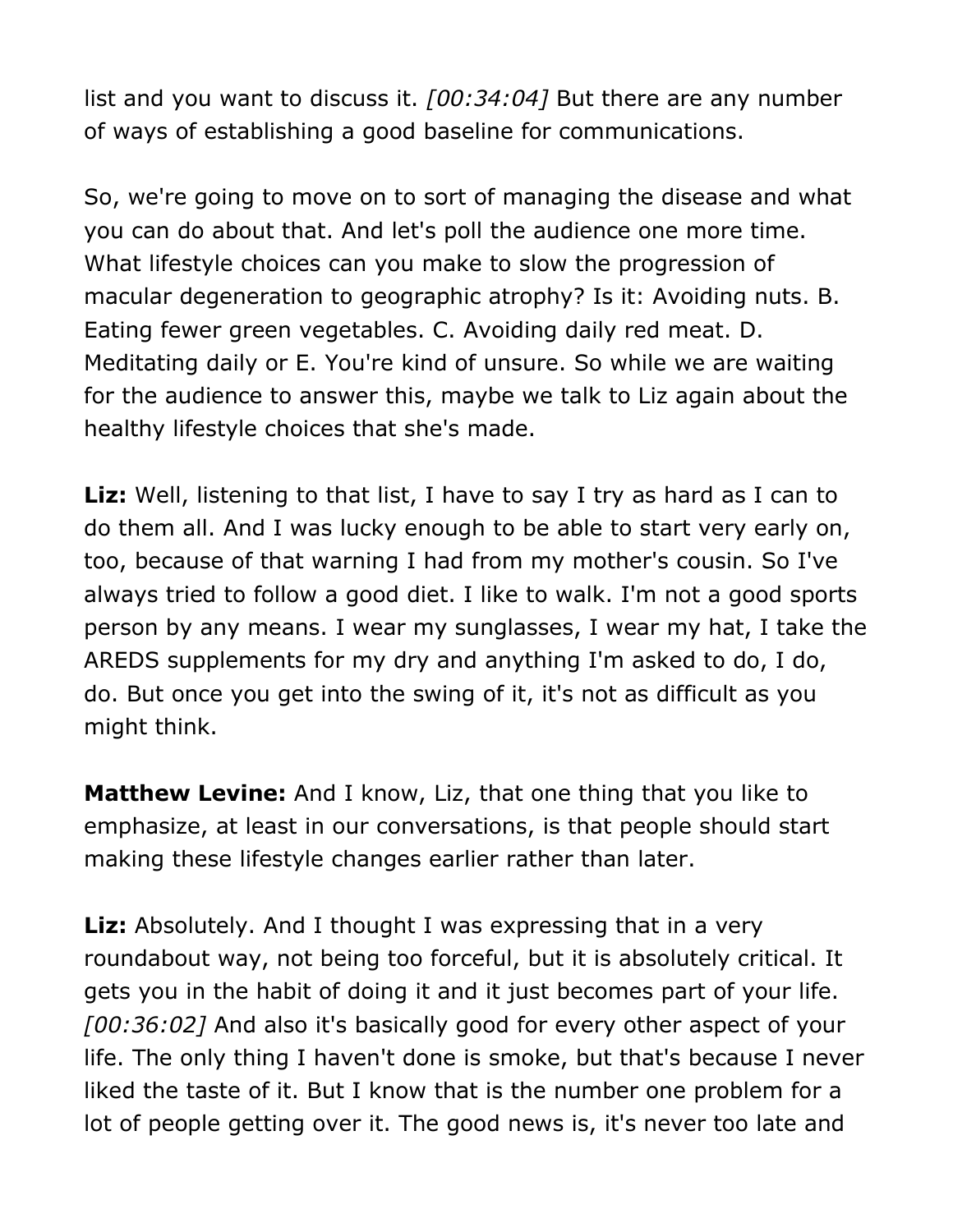that's your message that really has to get across to for all of those things.

**Matthew Levine:** All right. Thank you. So the audience was answering C, which is the correct answer.

Let's really drill down now and sort of talk about healthy lifestyle choices. But before we start the conversation, I just want to be very clear about one thing when it comes to geographic atrophy: Research has clearly connected making lifestyle, healthy lifestyle choices to reducing the risk for developing macular degeneration in general and to slowing its progression. But we're still waiting for studies that really directly connect, making these kind of choices to reducing your risk from geographic atrophy. Still, it just makes sense that you can put yourself in a much better position to reduce your risk for geographic atrophy if you reduce your risk for developing macular degeneration. Now, again, I'm kind of sorry that we can't go into great detail on a lot of these, there's a lot of territory to cover. Again, you can find much more information if you do some exploration, you can go to macular.org, or some of the other resources that we're going to provide you with later in this presentation. And again, you can download the slides and get a hold of those resources. There are some really excellent ones. So let's start with some of the foods and supplements that you can choose to help reduce your risk for macular degeneration, geographic atrophy, hopefully.

So let's start with antioxidants. They're really abundant in colorful fruits and vegetables and dark leafy greens. And antioxidants prevent or slow the damage to cells that's caused by free radicals, which are kind of unstable waste substances that our bodies produce in reaction to environmental factors like the ones we've talked about before, smoking, pollution, and also as byproducts of our own body's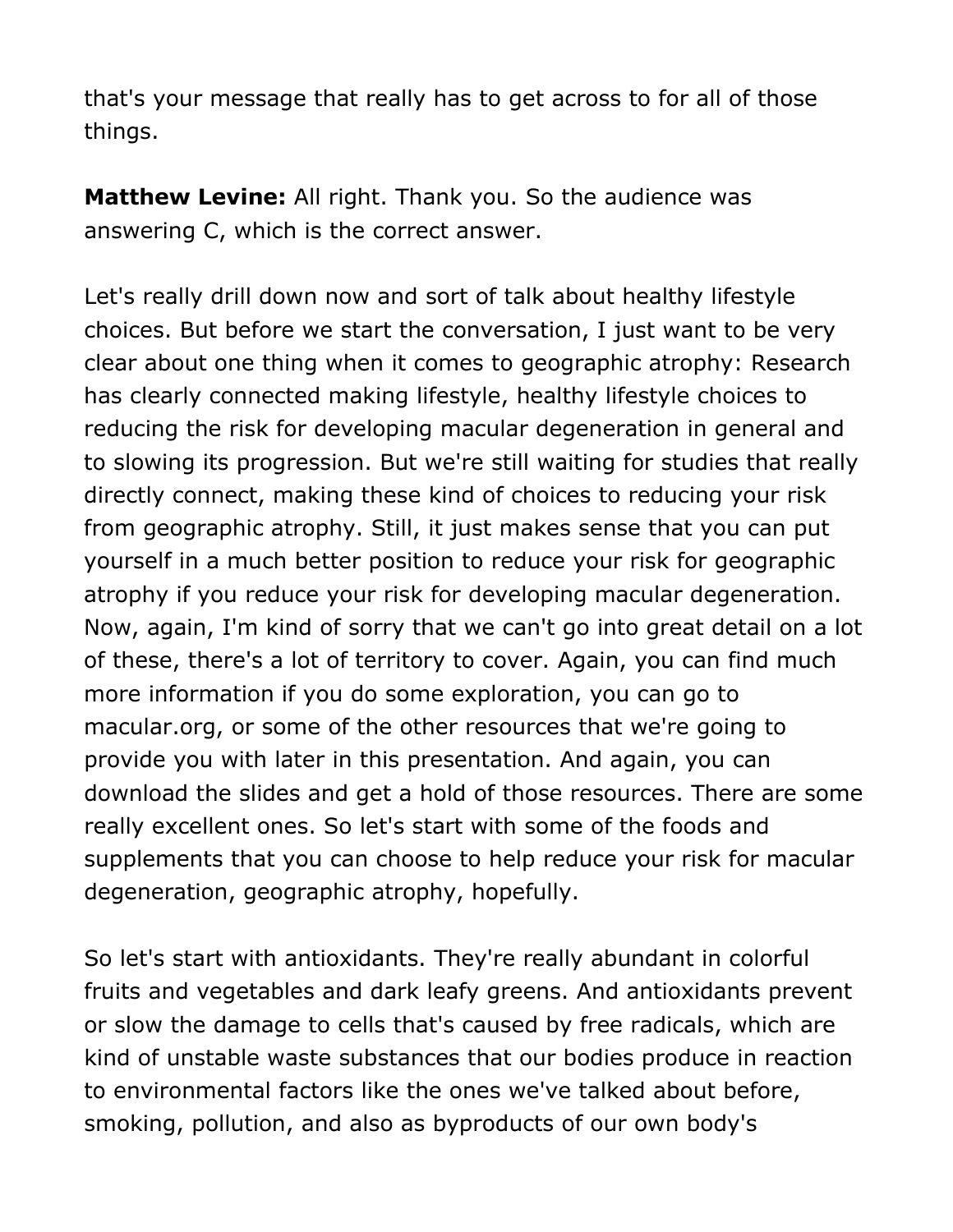metabolism. *[00:38:15]* Guess what? The intense process that occurs in our retinas that converts light into nerve impulses that our brain then interprets as vision, makes our retinal tissue the area of highest metabolic activity in our bodies. So our retinas are kicking off a lot of stress factors. So if you think back to some of the risk factors for macular degeneration, like cigarette smoke and air pollution, ultraviolet light, these generate free radicals as well. And we really need antioxidants to neutralize these free radicals, or our bodies are going to enter into that oxidative stress state, which, if you recall, Dr. Subramanian told us, was right there at the top of the chain of events that leads to geographic atrophy. And there are two antioxidants in particular that we want to consume enough of protect our macula from the damaging light of the sun. That's lutein and zeaxanthin. And both of these are found really in dark, leafy vegetables and colorful vegetables.

The next two, eating more omega three fatty acids and eating limited amounts of red meat, are actually two sides of the same coin. And that is fats and inflammation, which is at the end of the pathway that Dr. Subramanian told us leads to geographic atrophy. So there are really no inherently good or bad, naturally occurring fats. They all serve a purpose and play a role in our bodies. So omega 3 fatty acids are found in cold water fatty fish like tuna, salmon, sardines and in some nuts, most abundantly in walnuts. They've been shown to play a protective role in the body by reducing damaging inflammation. Omega 6 fatty acids, on the other hand, which are found in red meat and many of the vegetable oils that are commonly used for baking or frying, they stimulate the inflammation response that our immune system relies on to protect us from outside attack or injury. *[00:40:08]* But eating too much omega 6 and too little omega 3 contributes to chronic illnesses, including macular degeneration, by overstimulating the inflammation response. In fact, studies suggest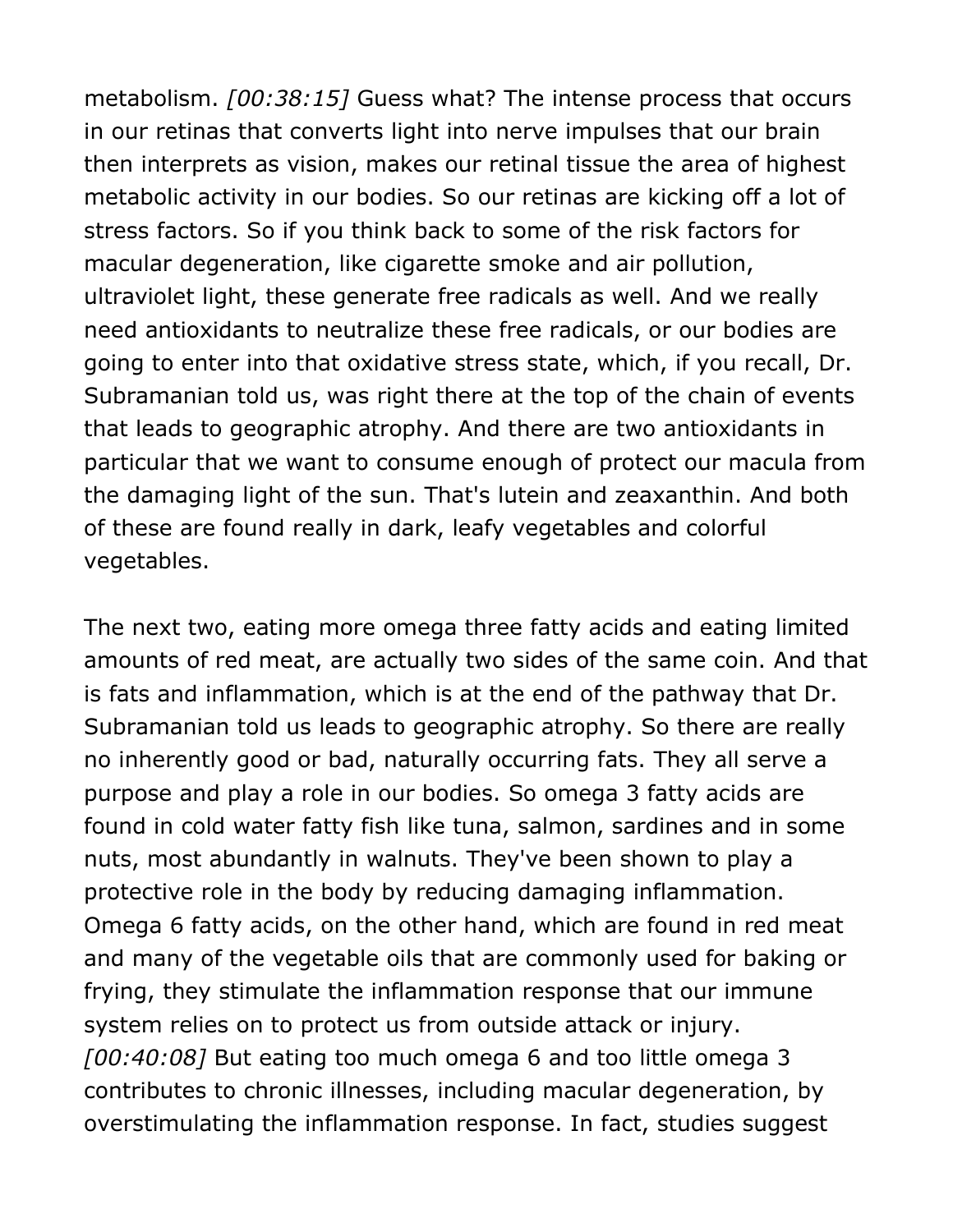that we want a ratio of maybe three or four to one omega 6 to omega 3 fatty acids. But the typical American diet has a ratio of something more like ten or fifty to one. So cutting down on fried foods and baked goods while eating more broiled or baked fish is probably a good way to balance your fat intake.

And when it comes to eating well for macular degeneration, studies have found that a heart healthy diet, like the Mediterranean diet, ticks off all the boxes. Colorful, fresh vegetables and fruits, fish, extra virgin olive oil and also limited carbohydrates. There are many ways for you to learn about recipes that can contribute to good eating habits. Macular Degeneration Foundation has got one, a cookbook called *Eat Right for Your Sight*.

And finally, let's talk a little bit about the supplements that have been referred to. There is a formula that was tested in a large study called the AREDS Formula, and it was shown to slow the progression of macular degeneration, if you already have intermediate macular degeneration, by about 25%. The study did not find, though, that the supplement prevents you from getting macular degeneration. Now you can find out more about the recommended amounts of these nutrients, and you can take them individually or you can take them all in one in this single supplement, usually you will find it on the label that contains the AREDS2 formula. But there is one element of the formula I just want to point out, which is zinc, something you probably need to track overall because too much zinc can lead to digestive and neurological problems. And the reason I'm mentioning it is because it's a common ingredient in some over-the-counter supplements that people are using to reduce the length of colds and other viral infections. *[00:42:00]* So if you're taking a supplement with zinc in two different places, you might want to find a supplement for your eyes that eliminates the zinc component.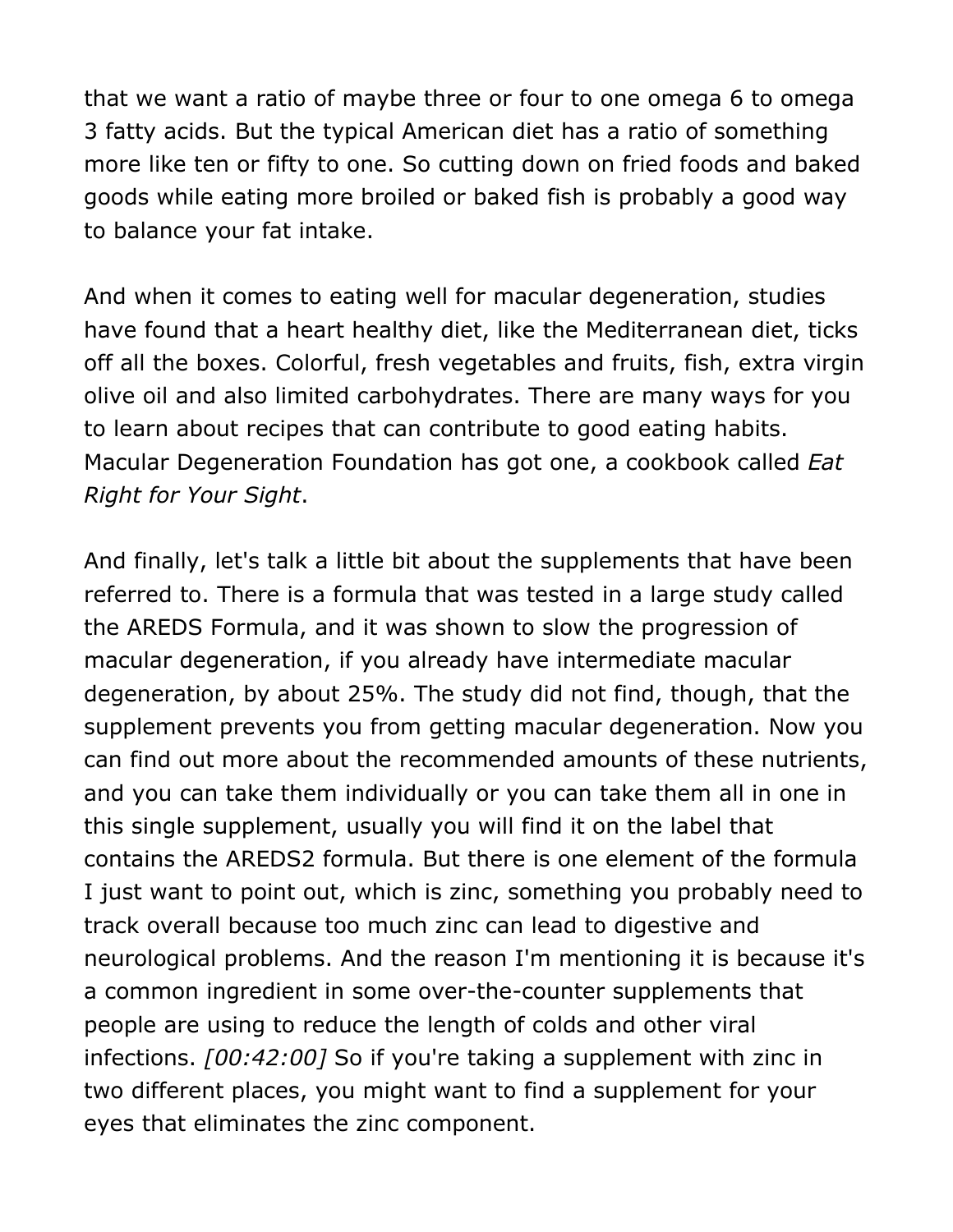There are some other really standard recommendations that you may have heard of already for reducing your risk for macular degeneration if you've been diagnosed with it. Avoiding or stopping smoking, that is the single biggest risk factor that you can change. Making exercise routine. I think it's recommended maybe 2 to 3 times a week for about half an hour, enough to break a small sweat. Maintaining healthy weight and blood pressure, also very important. Protecting your eyes from the sun, from the ultraviolet A and B light-- sunglasses that clearly say or have been tested to prove that they do block that range of light and also wearing a large-brimmed hat. One thing that you should really be aware of is that the benefits from doing these lifestyle changes are cumulative. So much better to do two, three or four than just one.

So geographic atrophy and macular degeneration are also associated with other conditions, they're called, usually referred to as comorbidities: heart disease, obesity, kidney disease, cognitive decline, depression, even dry eye. There are other conditions. It might seem obvious that there's a connection between heart disease and macular degeneration because the drusen that are associated with macular degeneration and the plaque that's associated with heart disease are similar. In fact, people with macular degeneration also have been found to have angina pectoris, coronary heart disease, congestive heart failure, myocardial infarction. They also have chronic kidney disease.

*[00:44:00]* And something I just learned and I'm a type one diabetic, that the presence of diabetes predicts incident geographic atrophy and that patients with diabetic retinopathy are at greater risk of getting macular degeneration later. I was unaware of that. It's a cause of concern for me personally, but I think it really needs to be more widely known. People with macular degeneration are also at increased risk for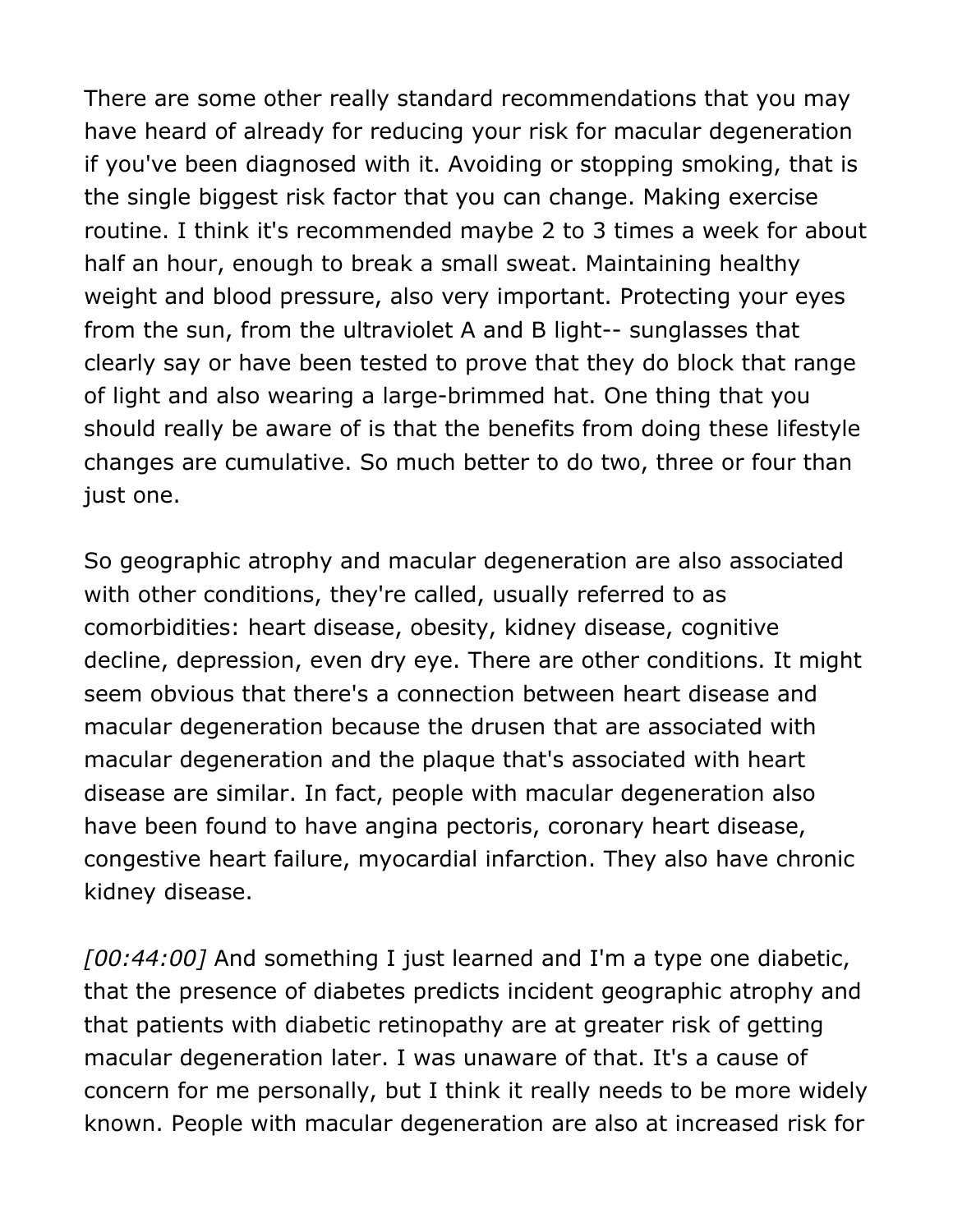Alzheimer's disease, especially if they also have liver disease. And then also there's a connection to depression. Many people with macular degeneration experience depression really within the first few months of diagnosis. And, you know, these are all medical conditions that are listed here, and they involve other specialties. But you should talk to your general practitioner or your eye care doctor about how these conditions might affect your macular degeneration and really how you can best manage them and what to do about the interrelationship there.

So it's pretty apparent by now that geographic atrophy affects more than just your vision. And I'd like to talk to Liz a little bit now about whole patient care. What does that really mean?

**Liz:** Well, to me for sure it means the eye doctor who is taking care of our eyes remembers that those eyes live in the same body the day before they got the disease. We haven't changed at all. We're the same person we always have been. And having a diagnosis of, particularly advanced macular, whether or not, you knew it might be in the cards as I did, or in the case of Jill, I was just looking at the vignette on her too, it just came out of the blue. It is a devastating diagnosis. *[00:46:00]* And so initially when we're hearing it, actually we're not hearing anything other than you've got that. And so really important to get some material that we can take away and read and kind of muse on. I know with my own doctor, and we have a long-term relationship and work really well, when he mentioned to me that, yeah, now in my case it was the wet AMD, the first one. He said, "Would you like your injection today or next week?" And he could just see the fear streaming out of my eyes. So totally unexpected to both of us. And he patted me on the shoulder a little bit, he said, "Material this week. I'll give you the shot next week."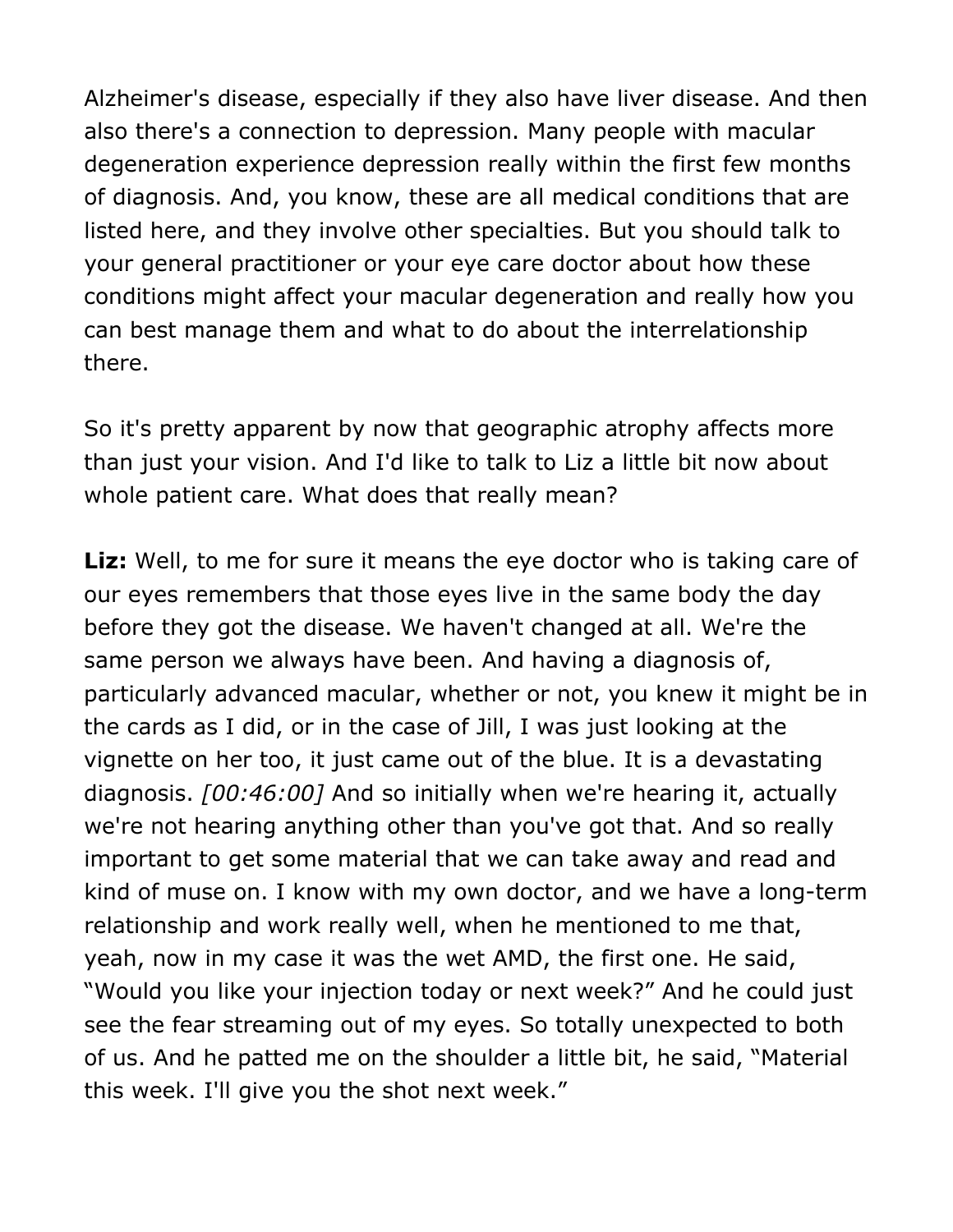And so just remembering that all the way along and also the need for support. Oh, my gosh. You know, there is the traditional ones and they were the ones I always used to rely on, which was friends and family. But I've found since the COVID particularly, support is actually out there all over the place, not on a regular basis, but all of those little connections that you have with people you know, the person you start, stop to talk to or the person who gives you the coffee sees you can't see very well and at lunch time brings you your dish. You know, that's also really important. And also, I think it gives us all a boost. So I would say, as I'm learning: never miss an opportunity. You never know what is going to come at the end of it. In fact, that's how I met the fellow who today is enabling me to use a computer and to do all the research I'm doing. Without him, I wouldn't have been able to do any of it. So it's really marvelous. And also: peer support. Now, I haven't needed too much of that yet because I still see as well as I do because my condition was detected early and I'm being very good about everything I'm asked to do. *[00:48:04]* But when I do meet up with them, it's really helpful to talk to other people who have the same eye condition, not just an eye disease, but the same one. Because we all tend to be an older group and we've had very different life experiences and we're living very different lives too now. So just being able to trade stories and pick up tips here and there the other way, you know, what do you do about this? Well, actually, I found this works really well for me. Just that kind of camaraderie that the pandemic is awful, as it has been in so many areas, has exposed us to that area, which particularly people who don't live in big centers, have the opportunity to connect with people all over the place. And in fact, I'm thinking of joining a peer group in the UK because I now know I can get on them just as well. And they have some amazing answers there too. So it's all part of a piece where all the person with the same kind of needs that we have before we were diagnosed, and after, and some of them even more so. But there's lots of opportunity out there.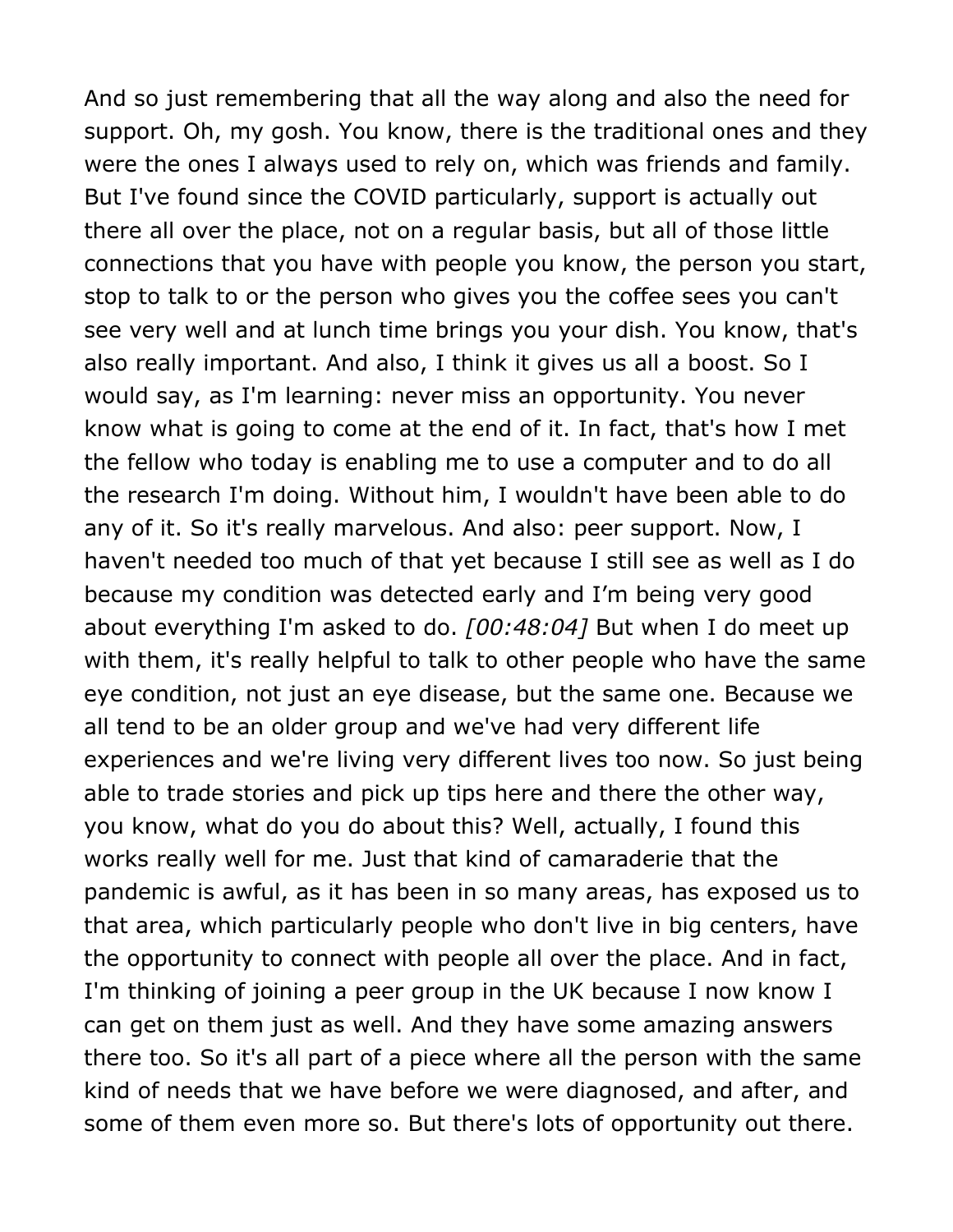**Matthew Levine:** Thanks, Liz. I think I'm really getting a strong sense from you of your openness and willingness to take advantage of all these kind of resources that you just mentioned.

Let's talk a little bit about maintaining safety and independence. Now, there's a lot of information out there, both good and bad, but there's some fundamental things that you should really be aware of. We just touched on developing a kind of support network, as Liz said, including family and friends, maybe even work colleagues. But there are also ways to modify your home for low vision safety. And I know that Liz has some concerns that people should be aware of, about fall risks related to the changes in your eyes, especially contrast sensitivity and depth perception. *[00:50:05]* So, Liz, maybe you can speak about that very quickly. I want to move on to some other things. I know you have a lot to say about other things as well.

Liz: Okay. Yes, those are the things-- we're never told about any of the things, the incendiary things, you might say, that happen when you get AMD. And I learned that by accident, for example, why when I was walking in dappled light along a sidewalk, I didn't see the step, little step in front of me. Instead, I stubbed my toe on it and fell over it. Well, that's because my contrast sensitivity is not what it once was, which means you can't see subtle differences in something of the same color. Same thing happens when I'm trying to work with white paper on white paper on my desk, and if the pieces of paper get separated a little bit, suddenly I'm writing on the wrong piece of paper. So that is a biggie, and depth perception is another one. It can be very dangerous trying to go in a subway because we not only we can't see the steps, but also we don't necessarily know where the height is because we've lost that ability too. And that was the big one with driving. That was one of the things that made me decide, you know, I don't move fast enough to be able to do all those earlier judgments, that losing the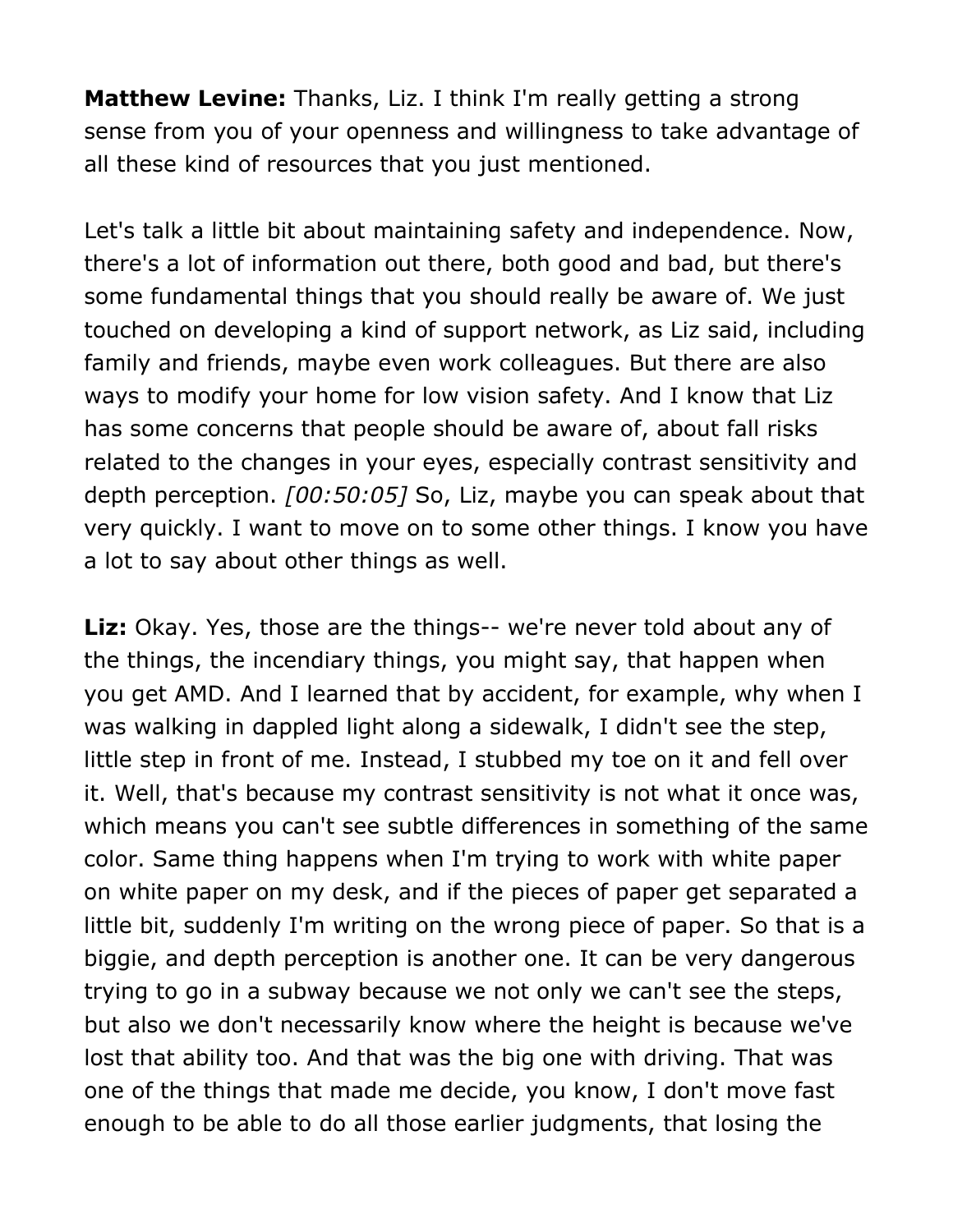depth perception and seeing how far that oncoming car actually is, that made me decide that I would be better on my feet, on public transportation in a cab, a friend's car. But definitely for me anyway, I'm lucky I live in the city because I want to be safe and keep others safe.

**Matthew Levine:** Okay. Thank you. You've touched on this issue of transportation and there are going to be resources available to people watching this program: If you don't live in a dense city environment, there are other services that maybe you can take advantage of, get you to shopping or to doctor appointments, but we'll have to access those separately or contact us if you want that specific information. But one more topic, I think, Liz, that you would like to comment on is about technology. And maybe we can sort of segue from using technology or getting comfortable with technology and then how to find the reliable resources that are out there.

**Liz:** Yeah. Thanks, Matthew. You know, AMD is a disease for older people and particularly people of my generation, we have not had the same background in technology. Some of us have learned it through jobs or kids or something like that, but for some people it's a big unknown. So I would say the first thing people need to do is to get comfortable with using it, know what to expect when things happen. A friend of mine has a great phrase, "Expect the unexpected." And it can be so easy to hit a wrong key and oh, what's happened and how do I get back from that? So just developing a comfort level and then once you've got that, it is amazing what's available on the Internet. And that's where I've done all of my research. But I do know that a lot of it, most of it, in fact, is not designed for people with vision loss from the very beginning. The, what they call, the URLs or the stories of the screens you pick up, the colors may not suit your eyes. So how do you cope with something like that, especially when you have to change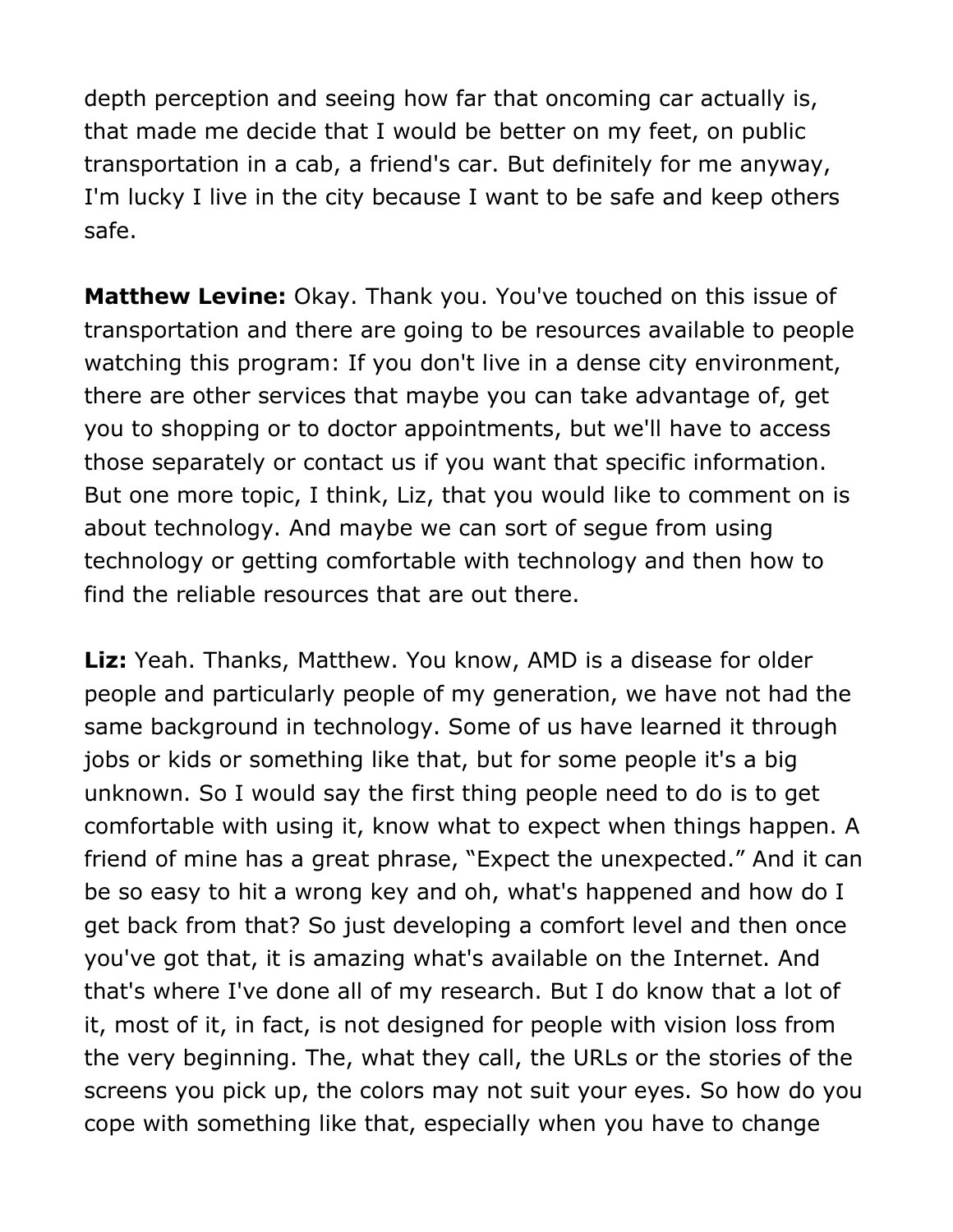from one to the other? Or what is chat when you're asked to chat or YouTube, where people speak very quickly, but our brains aren't processing as quickly and even as we go back, we don't have the background, computer skills or knowledge of the subject, in my case, my eyes, to be able to really use it well. So I'm a big advocate for all kinds of different kinds of communication.

**Matthew Levine:** All right. So when you go on the Internet, where do you find the most reliable information there?

Liz: Oh, wow. Good question, because it can be pretty tricky when you enter a very simple search. You think it's simple, but you need to understand and -- thank you for asking this question--it all has to do with the search engine and how they decide which sites they're going to show you first. And that depends on which get the most hits. Well, if your subject is not one of the ones that gets the most hits, the best information for you may not be right at the top. But knowing all of that, if you can get to feel comfortable with certain websites, you know they're going to give you good information. That is really helpful. And I know the organizations attached to macular degeneration is one, foundations are another. They've been very helpful for me. Some of the health magazines, the good ones, where, you know, who's written a subject, whether or not a doctor has reviewed it can be very helpful and in very simple, straightforward language for people who have no background. It's a long time since we were in school, you know, and we may not have even studied the eye at that point. So doctors and people who are helping us, everyone, we're starting from a pretty blank slate.

**Matthew Levine:** Okay. Thank you. So let's just see if we can get to some of the resources that Liz was mentioning as being valuable. Obviously, we at the American Macular Degeneration Foundation have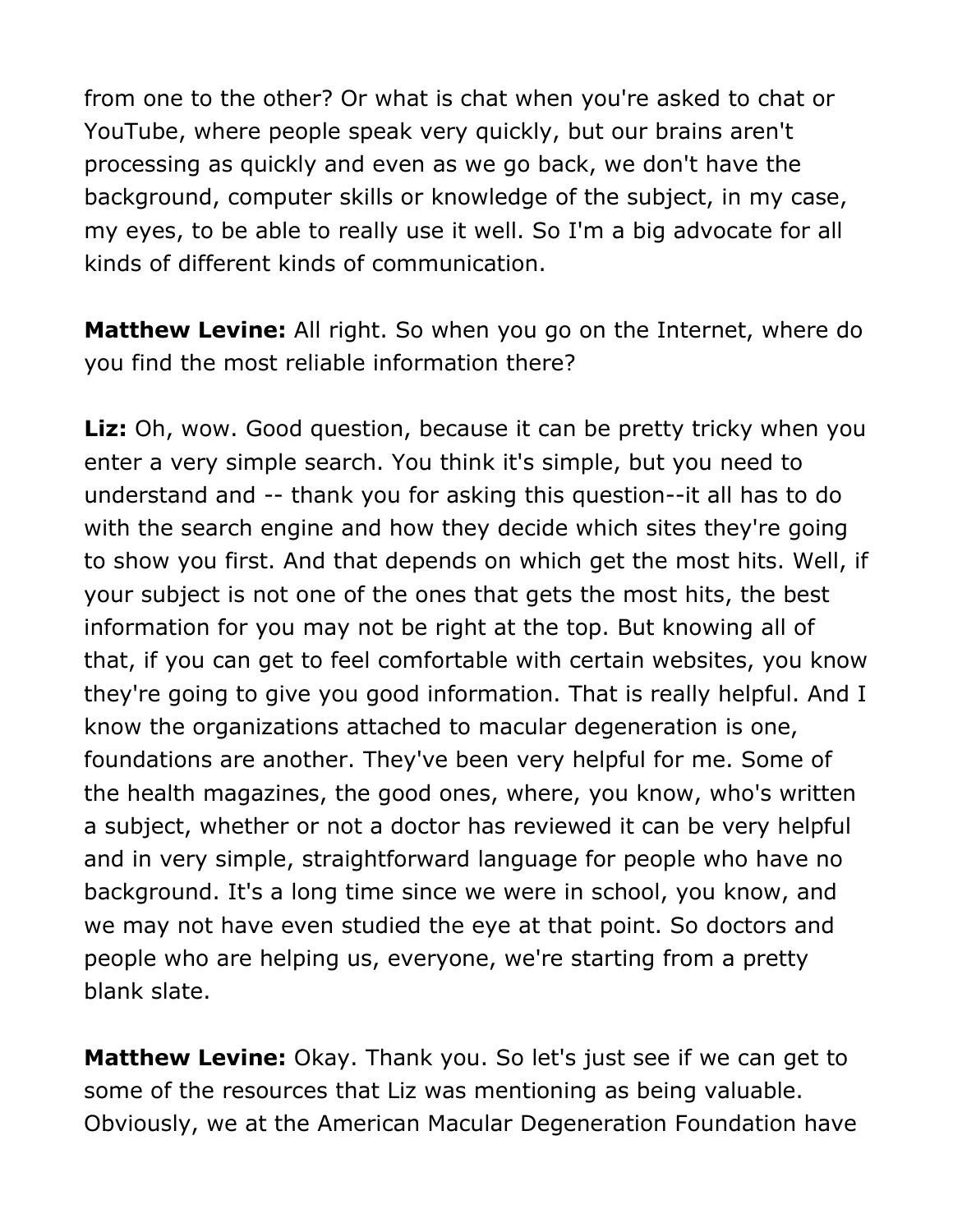a website that's got a lot of good stuff on it. Also, Dr. Subramanian's Foundation, BrightFocus, has got some excellent stuff there. *[00:56:03]* And there's something I want to draw your attention to: AMD Central is actually a website that combines the best information from BrightFocus, from AMDF, along with some other leading nonprofits. We all got together and contributed good information that you can rely on, to this website called AMD Central. So it's worth checking out. Also in general, the National Eye Institute. While you might find highly technical stuff, you'll also find some highly useful stuff, and Vision Aware, a really good website answers a lot of your questions. So I'm sorry that we can't really get further into this at this point because we're kind of running out of time. I want to just move ahead and we'll have time now to ask the panelists some of the questions that have come in from the audience.

So the first question is something that I alluded to before about a genetic risk profile for geographic atrophy. How do you find out if you've got the profile that says you might be more likely to have geographic atrophy? Remember, it's driven 70% by genetics. Maybe, Dr. Singh, you can take a swing at that.

**Dr. Singh:** Happy to. Genetic testing is something that has not been recommended typically by the American Academy of Ophthalmology. And the reason is, is because genetic testing doesn't determine either progression 100% of the time or doesn't determine response to disease treatment. So at this point in time, really, it's based upon clinical examination from a staging perspective. So you want to have an examination with an eye doctor, they'll take a look at you, evaluate you, and determine if you need to have, be on, vitamins or other things. And that will be the true benefit of having that examination. The genetic tests themselves are very expensive and probably very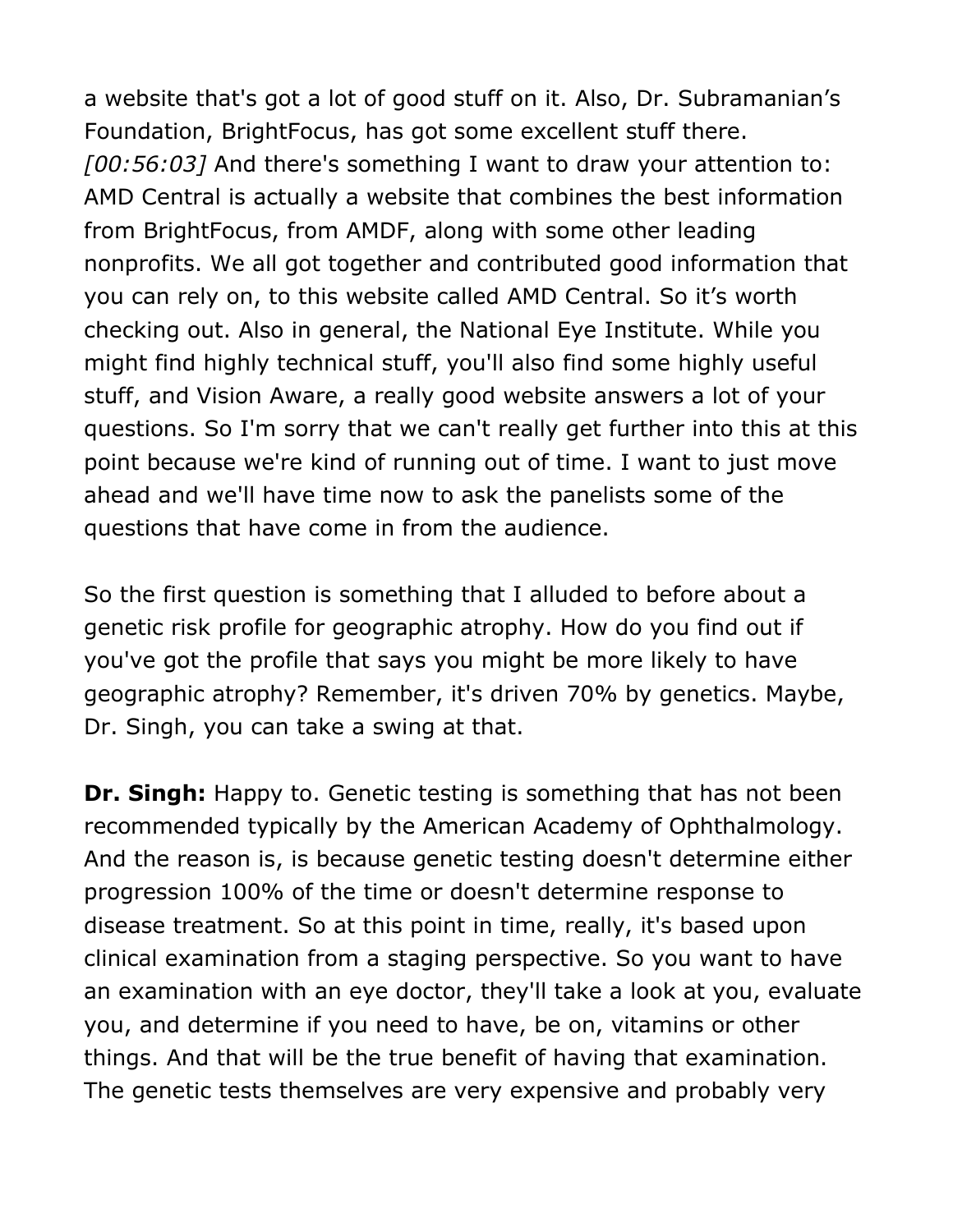nice, but they don't tell you truly if you're going to progress to the disease or not.

**Matthew Levine:** *[00:58:00]* Dr. Subramanian, maybe you can talk about this next question. Do probiotics assist the microbiome in geographic atrophy?

**Dr. Subramanian:** So, probiotics provide overall anti-inflammatory effect, but the role of probiotics for GA is still being evaluated by research. So overall, it does-- probiotics could have health benefits, but specifically for GA, it's something we need to find out in the future.

**Matthew Levine:** Okay. Thank you. Dr. Singh. I think the interest was piqued in the audience about the clinical trials for those two complement inhibitory treatments that you discussed. They want to know how far away we are from actually having these treatments.

**Dr. Singh:** They're not too far away at all, actually. They're in their last phases of clinical trials. They should be out by hopefully middle of next year in its first form. They're about to submit to the FDA currently, so we're going to hear a lot more of the information from these studies that are going to be ongoing and certainly in the fall with some pivotal data from both of these trials.

**Matthew Levine:** Okay. Thank you. Well, you know, it's a very informative conversation we had today. I think it's become clear that geographic atrophy is a significant development within macular degeneration. And people want to learn more. In fact, another question just popped in. Are there side effects from the new geographic atrophy treatments? And also, I think I would add on to that. Are they independent or combined with the current anti-VEGF treatments for Wet?